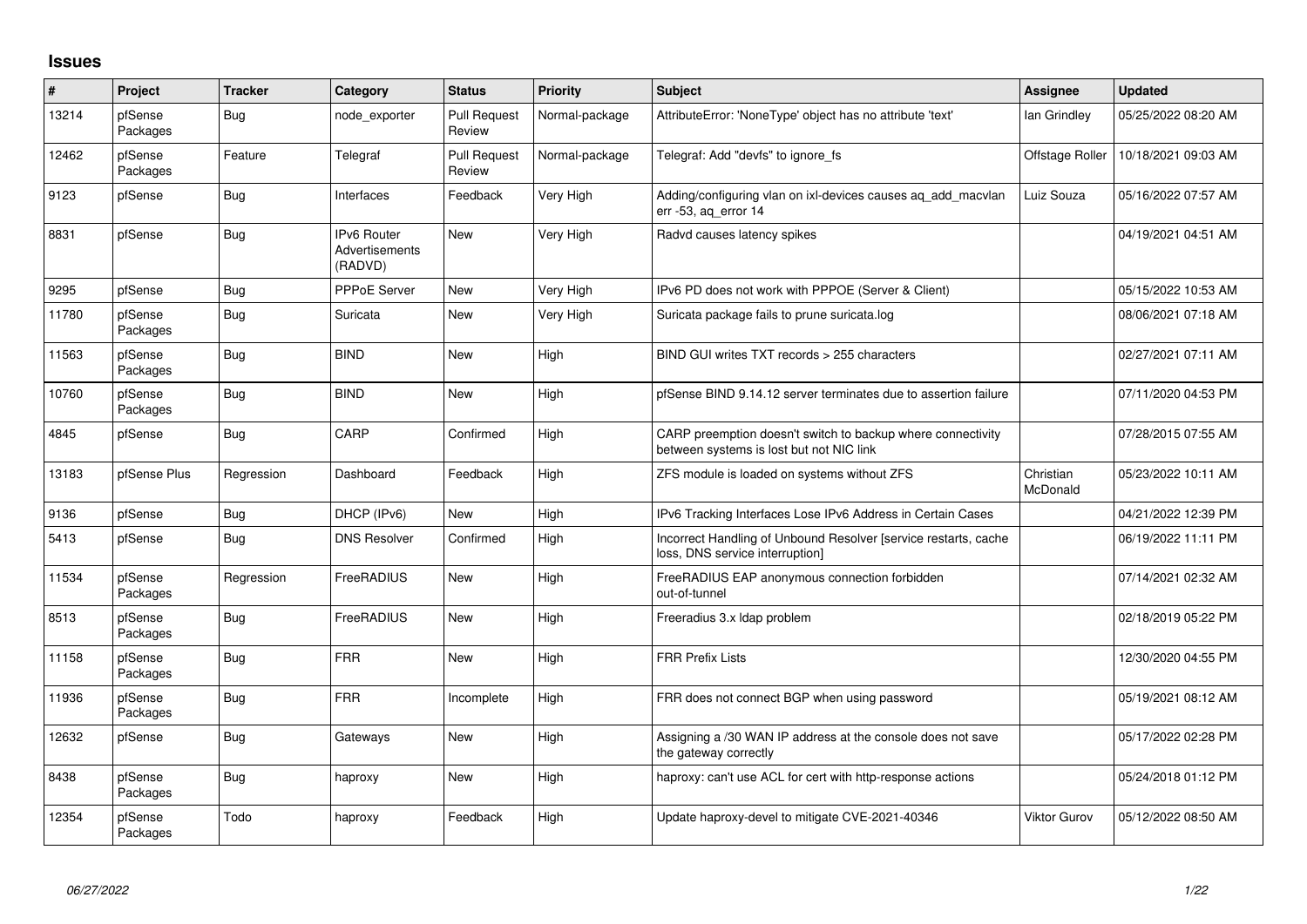| $\vert$ # | Project             | <b>Tracker</b> | Category              | <b>Status</b>                 | <b>Priority</b> | <b>Subject</b>                                                                                                                                                                | <b>Assignee</b>     | <b>Updated</b>      |
|-----------|---------------------|----------------|-----------------------|-------------------------------|-----------------|-------------------------------------------------------------------------------------------------------------------------------------------------------------------------------|---------------------|---------------------|
| 11135     | pfSense<br>Packages | <b>Bug</b>     | haproxy               | Feedback                      | High            | HAproxy OCSP reponse crontab bug                                                                                                                                              | <b>Viktor Gurov</b> | 09/10/2021 11:51 AM |
| 12607     | pfSense Plus        | Bug            | Hardware / Drivers    | New                           | High            | Instability with Snort Inline with AWS Instances                                                                                                                              |                     | 01/10/2022 09:03 PM |
| 12746     | pfSense             | Feature        | Interfaces            | <b>New</b>                    | High            | <b>IPoE</b> feature for WAN interface                                                                                                                                         |                     | 02/01/2022 01:42 AM |
| 8158      | pfSense             | <b>Bug</b>     | Interfaces            | <b>New</b>                    | High            | IPv6 Track Interface issue with more than one WAN-Gateway<br>and a number of internal interfaces at least track interface from<br>one interface does not work on regular base |                     | 12/03/2017 09:00 AM |
| 8089      | pfSense             | Bug            | Interfaces            | <b>New</b>                    | High            | VLAN page breaks after config restore to new hardware.                                                                                                                        |                     | 11/21/2017 01:38 PM |
| 8050      | pfSense             | <b>Bug</b>     | Interfaces            | <b>New</b>                    | High            | Enabling bridge while interfaces have link freezes console                                                                                                                    |                     | 11/03/2017 04:38 PM |
| 7730      | pfSense             | Bug            | Interfaces            | <b>New</b>                    | High            | 2.3.4 1 greX: loop detected when hit save on filter rules or<br>interfaces                                                                                                    |                     | 07/27/2017 08:16 AM |
| 13227     | pfSense             | Feature        | <b>IPsec</b>          | New                           | High            | Enable IPSec Virtual IP Pool assignment by Radius for Mobile<br>Users - SIMPLE FIX                                                                                            |                     | 05/27/2022 10:15 AM |
| 8964      | pfSense             | <b>Bug</b>     | <b>IPsec</b>          | <b>New</b>                    | High            | IPsec async cryptography advanced setting - TCP traffic not<br>passing through                                                                                                | Luiz Souza          | 12/08/2020 12:09 PM |
| 5355      | pfSense             | Bug            | <b>IPsec</b>          | New                           | High            | on Dynamic WAN IP (DHCP Client) it takes 10 minutes before<br>Phase1 reconnects                                                                                               |                     | 07/08/2016 10:29 PM |
| 12853     | pfSense             | Bug            | <b>NAT Reflection</b> | Feedback                      | High            | Network Address Translation - Pure NAT pfsense freeze after<br>reboot                                                                                                         |                     | 02/22/2022 08:40 AM |
| 7521      | pfSense             | Feature        | Package System        | New                           | High            | Package Updates via Mirror                                                                                                                                                    |                     | 05/04/2017 08:21 PM |
| 13180     | pfSense<br>Packages | Bug            | pfBlockerNG           | <b>New</b>                    | High            | High CPU Utilization with pfb_filter <sup>[]</sup> since PfBlockerNG update to<br>devel 3.1.0 4                                                                               |                     | 06/14/2022 08:00 AM |
| 13179     | pfSense<br>Packages | Feature        | pfBlockerNG           | New                           | High            | Search based on CIDR                                                                                                                                                          |                     | 05/17/2022 09:45 AM |
| 12932     | pfSense<br>Packages | Feature        | pfBlockerNG           | <b>New</b>                    | High            | pfblockerng per user whitelist                                                                                                                                                |                     | 03/11/2022 11:08 AM |
| 11572     | pfSense<br>Packages | <b>Bug</b>     | pfBlockerNG           | <b>New</b>                    | High            | Auto created firewall rules have IPv4 as protocol only - even for<br>IPv6 lists.                                                                                              |                     | 06/25/2022 10:59 AM |
| 10252     | pfSense<br>Packages | <b>Bug</b>     | pfBlockerNG           | <b>New</b>                    | High            | pfblockerng-devel                                                                                                                                                             |                     | 02/11/2020 05:18 PM |
| 9724      | pfSense<br>Packages | Bug            | pfBlockerNG           | <b>New</b>                    | High            | pfblockerng-firewall-filter-service-will-not-start                                                                                                                            |                     | 09/05/2019 06:32 AM |
| 13307     | pfSense             | <b>Bug</b>     | <b>PPP</b> Interfaces | <b>New</b>                    | High            | PPP interface custom reset date/time Hour and Minute fields do<br>not properly handle "0" value                                                                               |                     | 06/27/2022 11:20 AM |
| 6988      | pfSense<br>Packages | Bug            | Snort                 | <b>New</b>                    | High            | SNORT Package PHP memory error                                                                                                                                                |                     | 06/28/2018 10:00 PM |
| 12979     | pfSense<br>Packages | <b>Bug</b>     | Snort                 | <b>Pull Request</b><br>Review | High            | Snort Rules Update Process Using Deprecated FreeBSD<br>Subdirectory Name                                                                                                      | <b>Bill Meeks</b>   | 03/24/2022 09:02 AM |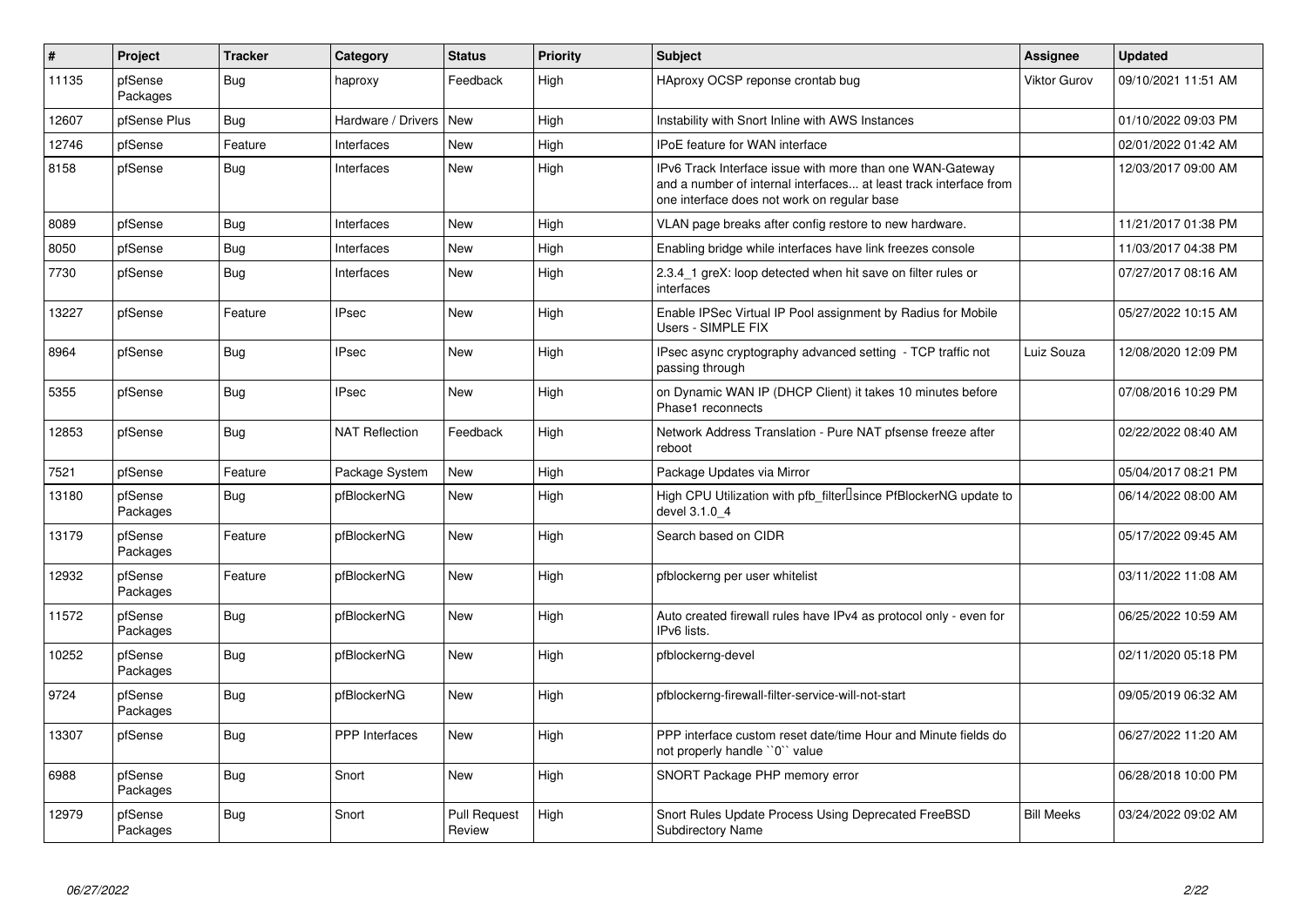| #     | Project             | <b>Tracker</b> | Category                | <b>Status</b> | <b>Priority</b> | Subject                                                                                                   | <b>Assignee</b>       | <b>Updated</b>      |
|-------|---------------------|----------------|-------------------------|---------------|-----------------|-----------------------------------------------------------------------------------------------------------|-----------------------|---------------------|
| 12520 | pfSense<br>Packages | Feature        | Squid                   | New           | High            | [Squid] - Allow or Deny Mappings from IP/Host/GeoIP sources                                               |                       | 11/12/2021 02:13 PM |
| 12732 | pfSense<br>Packages | <b>Bug</b>     | squidguard              | New           | High            | Squid https filtering squidguard acl target list - erratic behaviour                                      |                       | 01/26/2022 09:11 AM |
| 7388  | pfSense<br>Packages | <b>Bug</b>     | Suricata                | New           | High            | Suricata does not property recognize MTU for PPPOE interfaces                                             |                       | 03/15/2017 05:17 AM |
| 12160 | pfSense<br>Packages | Regression     | syslog-ng               | Feedback      | High            | An invalid configuration is generated when choosing TLS as the<br>default protocol                        | Jim Pingle            | 07/23/2021 03:27 PM |
| 9046  | pfSense<br>Packages | Feature        | Telegraf                | New           | High            | telegraf feature request                                                                                  |                       | 02/18/2019 03:38 PM |
| 11992 | pfSense             | <b>Bug</b>     | Virtual IP<br>Addresses | Confirmed     | High            | GRE Tunnel - Does not work with a virtual IP as endpoint                                                  |                       | 06/04/2021 01:16 AM |
| 12608 | pfSense<br>Packages | <b>Bug</b>     | WireGuard               | New           | High            | WireGuard tunnels monitored by dpinger causing system to stop<br>routing completely in certain situations | Christian<br>McDonald | 12/16/2021 03:14 PM |
| 13292 | pfSense<br>Packages | Feature        | <b>ACME</b>             | New           | Normal          | Separator                                                                                                 |                       | 06/21/2022 12:06 PM |
| 13053 | pfSense<br>Packages | <b>Bug</b>     | <b>ACME</b>             | New           | Normal          | LoopiaAPI error handling                                                                                  |                       | 05/05/2022 10:58 AM |
| 12670 | pfSense<br>Packages | <b>Bug</b>     | <b>ACME</b>             | New           | Normal          | ACME package writes credentials to system log                                                             | Viktor Gurov          | 03/07/2022 10:58 AM |
| 12623 | pfSense<br>Packages | Bug            | <b>ACME</b>             | New           | Normal          | acme.sh package   DNS-ISPConfig settings                                                                  | Viktor Gurov          | 03/10/2022 03:42 PM |
| 11931 | pfSense<br>Packages | Feature        | <b>ACME</b>             | New           | Normal          | Add support for validating a domain's ownership via Google<br>Cloud Cloud DNS                             |                       | 02/15/2022 03:18 AM |
| 11827 | pfSense<br>Packages | Feature        | <b>ACME</b>             | New           | Normal          | Please include acme deploy folder/scripts                                                                 |                       | 03/06/2022 04:31 AM |
| 11826 | pfSense<br>Packages | Feature        | <b>ACME</b>             | New           | Normal          | Preserve acme SAN Method parameters for new cert creations                                                |                       | 04/20/2021 02:02 PM |
| 9833  | pfSense<br>Packages | Feature        | <b>ACME</b>             | New           | Normal          | ACME: add ability to use custom ACME server                                                               |                       | 04/07/2022 11:31 AM |
| 9348  | pfSense<br>Packages | <b>Bug</b>     | <b>ACME</b>             | <b>New</b>    | Normal          | Results of Acme certificate issuance/renewal are not properly<br>formatted                                |                       | 02/22/2019 12:08 PM |
| 9299  | pfSense<br>Packages | Feature        | <b>ACME</b>             | <b>New</b>    | Normal          | ACME package: Automate add/remove firewall rule for port<br>forwarding                                    |                       | 01/30/2019 10:09 PM |
| 9200  | pfSense<br>Packages | Todo           | <b>ACME</b>             | New           | Normal          | Add DNS support for Google domain to Acme manager                                                         | Jim Pingle            | 02/15/2022 03:16 AM |
| 8560  | pfSense<br>Packages | <b>Bug</b>     | <b>ACME</b>             | New           | Normal          | ACME: can't update DNS records in DNSMadeEasy registar for<br>several domains with different API keys/ids |                       | 06/08/2018 01:28 PM |
| 7453  | pfSense<br>Packages | <b>Bug</b>     | ACME                    | New           | Normal          | DNS-ovh need to save or display consumer key                                                              |                       | 04/06/2017 10:54 AM |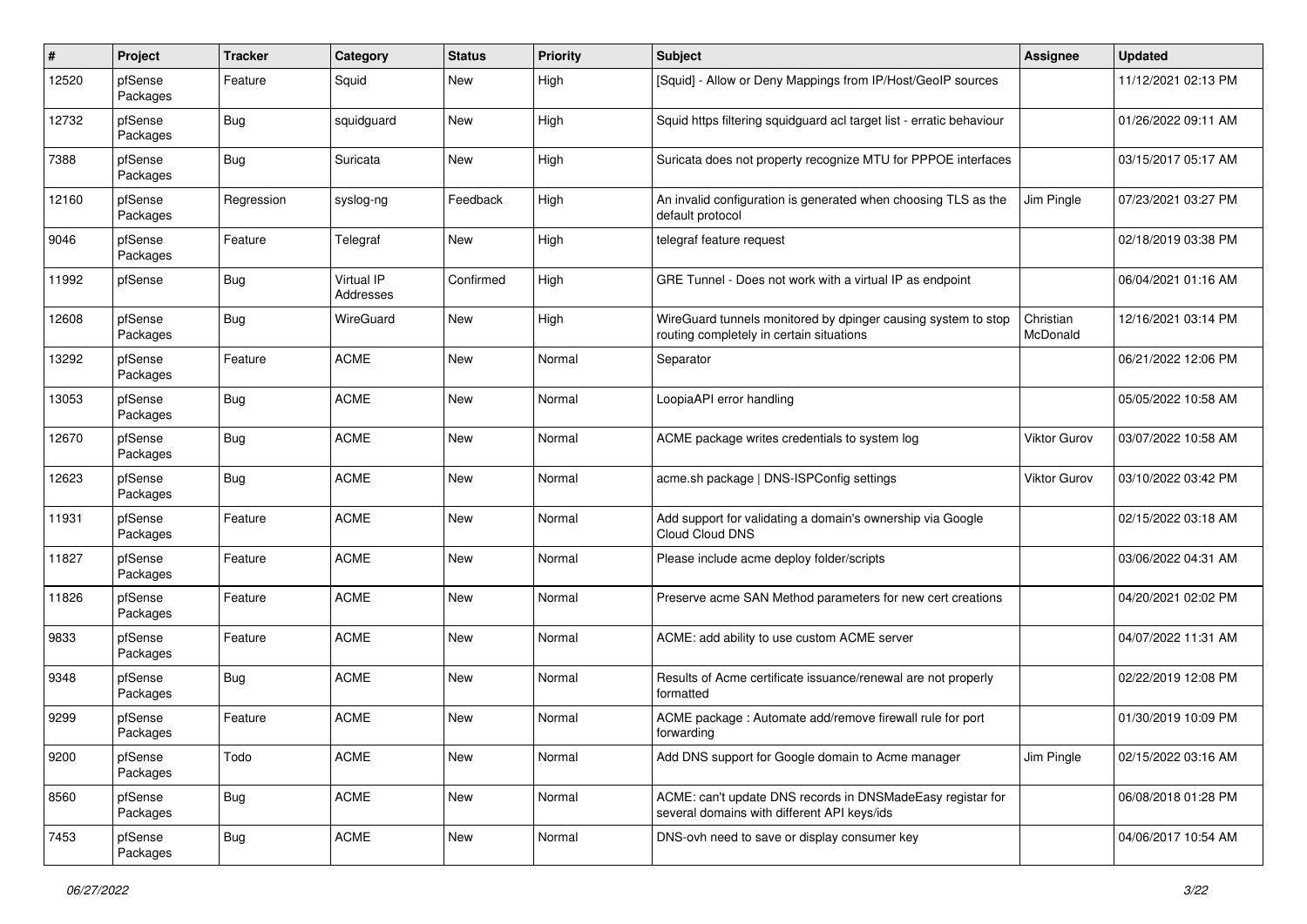| #     | Project             | <b>Tracker</b> | Category         | <b>Status</b>                 | <b>Priority</b> | Subject                                                                                                       | Assignee              | <b>Updated</b>      |
|-------|---------------------|----------------|------------------|-------------------------------|-----------------|---------------------------------------------------------------------------------------------------------------|-----------------------|---------------------|
| 11163 | pfSense<br>Packages | Feature        | <b>ACME</b>      | <b>Pull Request</b><br>Review | Normal          | Preferred Chain option                                                                                        |                       | 10/18/2021 09:10 AM |
| 11879 | pfSense<br>Packages | Feature        | <b>ACME</b>      | Feedback                      | Normal          | Add support for SSL.com ACME server                                                                           | Jim Pingle            | 03/02/2022 02:03 PM |
| 13282 | pfSense Plus        | Bug            | Aliases / Tables | New                           | Normal          | FQDN Aliases Break if an Invalid Domain is Present in the Chain                                               | Reid<br>Linnemann     | 06/18/2022 03:12 PM |
| 13068 | pfSense             | <b>Bug</b>     | Aliases / Tables | <b>New</b>                    | Normal          | Error loading rules when URL Table IPs content is empty                                                       |                       | 04/17/2022 09:07 PM |
| 12708 | pfSense             | <b>Bug</b>     | Aliases / Tables | <b>New</b>                    | Normal          | alias with non resolving DNS entry breaks underlying pf table                                                 |                       | 02/20/2022 06:13 PM |
| 12600 | pfSense             | Feature        | Aliases / Tables | New                           | Normal          | allow custom mask for a network alias created from a FQDN                                                     |                       | 12/15/2021 10:50 AM |
| 7665  | pfSense             | <b>Bug</b>     | Aliases / Tables | New                           | Normal          | Host range validation for Aliases is not strict enough                                                        |                       | 08/21/2019 11:01 AM |
| 3387  | pfSense             | Feature        | Aliases / Tables | New                           | Normal          | process alias urltable Frequency                                                                              |                       | 08/21/2019 11:01 AM |
| 1979  | pfSense             | Feature        | Aliases / Tables | New                           | Normal          | Add some default read-only system aliases                                                                     | Jim Pingle            | 08/21/2019 11:01 AM |
| 13245 | pfSense             | Feature        | Aliases / Tables | <b>Pull Request</b><br>Review | Normal          | Type column on Alias lists                                                                                    | Jim Pingle            | 06/06/2022 07:09 AM |
| 11898 | pfSense<br>Packages | <b>Bug</b>     | apcupsd          | New                           | Normal          | PHP error from apcupsd dashboard widget                                                                       |                       | 05/07/2021 09:12 AM |
| 11375 | pfSense<br>Packages | Bug            | apcupsd          | New                           | Normal          | UPS Type <blank> for USB APC</blank>                                                                          |                       | 02/26/2021 11:10 AM |
| 10845 | pfSense<br>Packages | <b>Bug</b>     | apcupsd          | New                           | Normal          | apcupsd doesn't stop when not enabled                                                                         |                       | 08/24/2020 10:16 AM |
| 12812 | pfSense<br>Packages | Feature        | arpwatch         | New                           | Normal          | Would it be helpful if the FreeBSD net-mgmt/arpwatch port had<br>an option to use mail/dma for mail delivery? |                       | 02/16/2022 06:09 PM |
| 12101 | pfSense<br>Packages | <b>Bug</b>     | arpwatch         | Assigned                      | Normal          | ArpWatch Suppression Mac for "flip-flop" not suppressing                                                      | Viktor Gurov          | 10/09/2021 07:19 PM |
| 13260 | pfSense             | Feature        | Authentication   | <b>New</b>                    | Normal          | Add support for OpenVPN static-challenge                                                                      |                       | 06/09/2022 02:04 PM |
| 12726 | pfSense             | <b>Bug</b>     | Authentication   | New                           | Normal          | LDAP select container button auto populate                                                                    |                       | 01/25/2022 01:48 PM |
| 12715 | pfSense             | Bug            | Authentication   | <b>New</b>                    | Normal          | Long system startup time when LDAP is configured and<br>unavailable during startup.                           | Christian<br>McDonald | 01/24/2022 05:50 AM |
| 12546 | pfSense Plus        | Feature        | Authentication   | <b>New</b>                    | Normal          | Add 2FA Support to pfSense Plus Local Database Authentication                                                 |                       | 06/25/2022 05:30 PM |
| 12519 | pfSense             | Bug            | Authentication   | New                           | Normal          | Fail authentication using special character in password via the<br>LDAP connector                             |                       | 11/12/2021 07:39 AM |
| 12458 | pfSense             | Feature        | Authentication   | New                           | Normal          | Use "unixHomeDirectory" instead of "homeDirectory" when<br>LDAP authentication server is Active Directory     |                       | 10/15/2021 08:18 AM |
| 12283 | pfSense             | <b>Bug</b>     | Authentication   | New                           | Normal          | LDAP/RADIUS authentication servers configuration does not<br>allow source IP address to be specified          |                       | 08/20/2021 01:15 AM |
| 12095 | pfSense             | Bug            | Authentication   | New                           | Normal          | Memory leak in pcscd                                                                                          |                       | 06/01/2022 01:01 PM |
| 12091 | pfSense             | Feature        | Authentication   | New                           | Normal          | RFE: Add support for sssd authentication                                                                      |                       | 12/10/2021 04:55 PM |
| 11920 | pfSense Plus        | Feature        | Authentication   | New                           | Normal          | SAML Authentication for pfSense (VPN and webConfigurator)                                                     |                       | 05/14/2021 12:56 AM |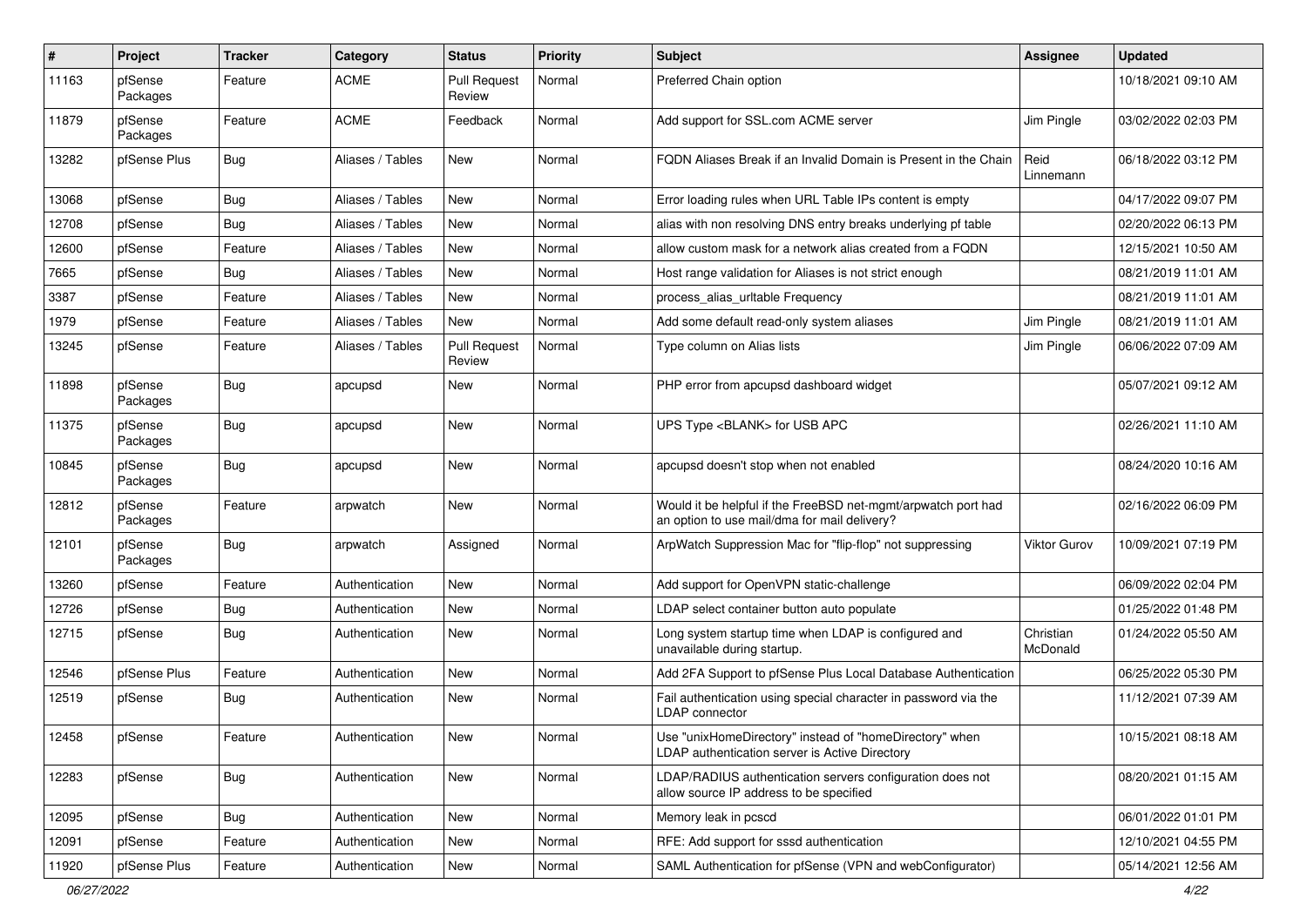| $\vert$ # | Project             | <b>Tracker</b> | Category         | <b>Status</b>                 | <b>Priority</b> | <b>Subject</b>                                                                                                                        | <b>Assignee</b>     | <b>Updated</b>      |
|-----------|---------------------|----------------|------------------|-------------------------------|-----------------|---------------------------------------------------------------------------------------------------------------------------------------|---------------------|---------------------|
| 11626     | pfSense Plus        | Bug            | Authentication   | New                           | Normal          | Google LDAP connection failed due to lack of SNI for TLS 1.3                                                                          | Luiz Souza          | 06/27/2022 07:23 AM |
| 10843     | pfSense             | Feature        | Authentication   | New                           | Normal          | Allow user manager settings to specify multiple authentication<br>servers                                                             |                     | 01/13/2022 07:22 AM |
| 10765     | pfSense             | <b>Bug</b>     | Authentication   | New                           | Normal          | Ampersands in Idap_extended_query are escaped twice                                                                                   |                     | 09/02/2020 07:55 AM |
| 9937      | pfSense             | Feature        | Authentication   | <b>New</b>                    | Normal          | OpenVPN Login User Privilege                                                                                                          |                     | 11/29/2019 08:46 AM |
| 9288      | pfSense             | Feature        | Authentication   | New                           | Normal          | SSHGuard add pfSense signature in standard                                                                                            |                     | 08/14/2019 01:19 PM |
| 9222      | pfSense             | Feature        | Authentication   | New                           | Normal          | Add sshquard log when release an IP                                                                                                   |                     | 08/14/2019 01:00 PM |
| 9165      | pfSense             | Feature        | Authentication   | <b>New</b>                    | Normal          | only IPs can be added to sshguard whitelist                                                                                           |                     | 04/21/2022 12:39 PM |
| 8087      | pfSense             | <b>Bug</b>     | Authentication   | New                           | Normal          | Provide Calling-Station-ID to RADIUS backed VPN connections                                                                           |                     | 06/06/2020 05:36 AM |
| 6742      | pfSense             | Feature        | Authentication   | <b>New</b>                    | Normal          | OAuth2 authentication for OpenVPN (and for FreeRadius)                                                                                | Jim Thompson        | 10/19/2020 09:19 AM |
| 5825      | pfSense             | Feature        | Authentication   | New                           | Normal          | Allow EAP-RADIUS for authentication servers                                                                                           |                     | 08/21/2019 10:32 AM |
| 5652      | pfSense             | <b>Bug</b>     | Authentication   | New                           | Normal          | Radius IETF Class Group Assignment - Incorrect Standard                                                                               |                     | 08/13/2019 01:39 PM |
| 4242      | pfSense             | Feature        | Authentication   | New                           | Normal          | Two Factor or OTP Authentication for Admin Interface                                                                                  |                     | 01/04/2022 12:07 PM |
| 4098      | pfSense             | Feature        | Authentication   | New                           | Normal          | Add option to force a password change on login                                                                                        |                     | 08/21/2019 10:31 AM |
| 13093     | pfSense             | <b>Bug</b>     | Authentication   | In Progress                   | Normal          | LDAP authentication fails with extended query and RFC2307<br>group lookups enabled                                                    | Chris Linstruth     | 05/31/2022 07:20 AM |
| 12225     | pfSense             | <b>Bug</b>     | Authentication   | <b>Pull Request</b><br>Review | Normal          | Group membership field is not needed for remote groups                                                                                | <b>Viktor Gurov</b> | 05/17/2022 02:21 PM |
| 12767     | pfSense<br>Packages | <b>Bug</b>     | Avahi            | New                           | Normal          | Package radavahi-daemon does does not exist in current<br>pfSense version and it has been removed"" message on<br>pfSense 2.7 restore |                     | 02/07/2022 11:28 AM |
| 12329     | pfSense<br>Packages | Feature        | Avahi            | New                           | Normal          | Add optional floating firewall rules for IPv4 and IPv6                                                                                |                     | 02/09/2022 04:43 PM |
| 13039     | pfSense<br>Packages | Feature        | AWS VPC          | <b>New</b>                    | Normal          | Handle transit gateway VPNs in the AWS VPN wizard                                                                                     |                     | 04/11/2022 07:31 AM |
| 9497      | pfSense<br>Packages | <b>Bug</b>     | AWS VPC          | New                           | Normal          | AWS VPN Wizard: WebGUI times out.                                                                                                     |                     | 11/13/2019 10:07 AM |
| 9495      | pfSense<br>Packages | <b>Bug</b>     | AWS VPC          | <b>New</b>                    | Normal          | AWS VPC VPN wizard produces incorrect config (SHA256)<br>should be SHA1)                                                              |                     | 08/19/2019 02:45 PM |
| 11098     | pfSense<br>Packages | <b>Bug</b>     | Backup           | Feedback                      | Normal          | Backup Files and Directories plugin crashes firewall if /root<br>specified as backup location                                         | <b>Viktor Gurov</b> | 12/23/2021 10:45 AM |
| 10900     | pfSense<br>Packages | <b>Bug</b>     | Backup           | Feedback                      | Normal          | /packages/backup/backup.php?a=download&t=backup HTTP<br>504, or Sends PHP Error Message as ASCII/Text file Named<br>pfsense.bak.tgz   |                     | 04/05/2022 01:51 AM |
| 12774     | pfSense             | <b>Bug</b>     | Backup / Restore | New                           | Normal          | Picture widget image is not saved in backup                                                                                           |                     | 04/04/2022 04:48 AM |
| 12553     | pfSense             | Feature        | Backup / Restore | New                           | Normal          | Auto Config Backup: Allow selecting multiple backups for<br>deletion                                                                  |                     | 02/22/2022 04:27 AM |
| 12249     | pfSense             | <b>Bug</b>     | Backup / Restore | New                           | Normal          | HAProxy causing failed ACB backups                                                                                                    |                     | 11/15/2021 11:58 PM |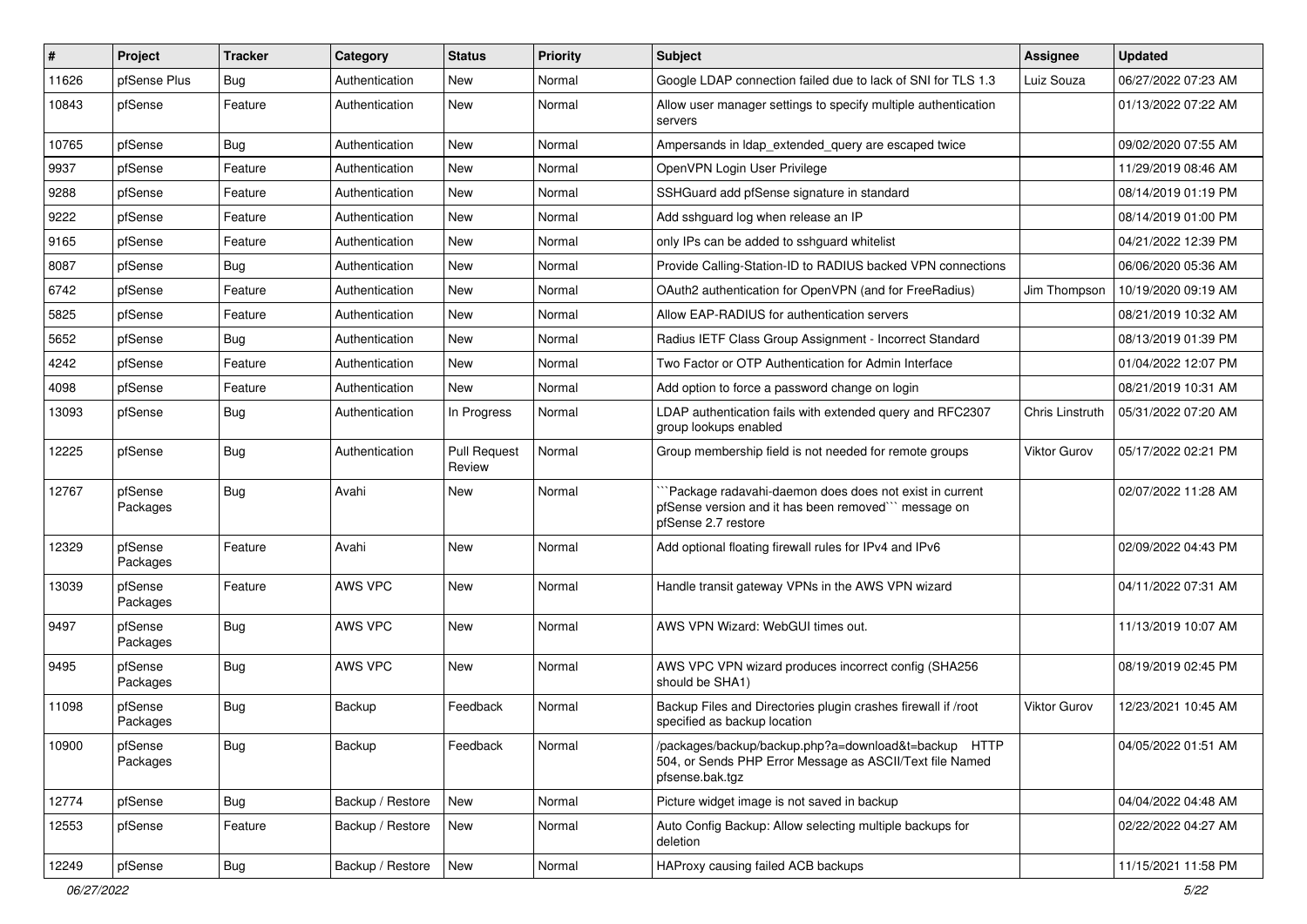| #     | Project             | <b>Tracker</b> | Category         | <b>Status</b> | Priority | <b>Subject</b>                                                                                           | <b>Assignee</b>       | <b>Updated</b>      |
|-------|---------------------|----------------|------------------|---------------|----------|----------------------------------------------------------------------------------------------------------|-----------------------|---------------------|
| 11110 | pfSense             | <b>Bug</b>     | Backup / Restore | New           | Normal   | Backup file should be checked before restoring a specific area                                           |                       | 12/05/2020 02:50 PM |
| 9775  | pfSense             | Feature        | Backup / Restore | New           | Normal   | AutoConfigBackup - Rolling per day/hour cap on changes,<br>retention policy                              |                       | 09/20/2019 09:19 AM |
| 8076  | pfSense             | Bug            | Backup / Restore | New           | Normal   | User can easily apply an unusable interface configuration after<br>restore                               |                       | 08/14/2019 10:52 AM |
| 7757  | pfSense             | Bug            | Backup / Restore | <b>New</b>    | Normal   | Auto Config Backup fails to upload unless Default Gateway is up                                          |                       | 08/16/2019 12:47 PM |
| 4681  | pfSense             | Feature        | Backup / Restore | New           | Normal   | AutoConfigBackup make a way to easily download a saved<br>backup                                         |                       | 08/16/2019 12:46 PM |
| 3697  | pfSense             | Feature        | Backup / Restore | New           | Normal   | New backup/restore area: Certificates                                                                    |                       | 03/11/2017 11:30 AM |
| 3696  | pfSense             | Feature        | Backup / Restore | New           | Normal   | Multiple items backup/restore                                                                            |                       | 06/06/2014 02:33 PM |
| 1367  | pfSense             | Feature        | Backup / Restore | New           | Normal   | Input validation on partial config restores                                                              |                       | 03/21/2011 01:16 AM |
| 286   | pfSense             | Feature        | Backup / Restore | New           | Normal   | Backup/restore users individually                                                                        |                       | 01/09/2021 03:48 PM |
| 13205 | pfSense Docs        | New Content    | Backup / Restore | Feedback      | Normal   | <b>ZFS Boot Environment documentation</b>                                                                | Christian<br>McDonald | 05/31/2022 10:55 AM |
| 11634 | pfSense<br>Packages | Regression     | <b>BIND</b>      | <b>New</b>    | Normal   | bind hangs when pfsense is reconnecting as an openvpn client<br>to a TUN openvpn server                  |                       | 03/14/2021 07:23 AM |
| 10693 | pfSense<br>Packages | <b>Bug</b>     | <b>BIND</b>      | <b>New</b>    | Normal   | pfSense Bind Zone Editor UI does not update zone serial<br>number when a change is made                  |                       | 09/01/2021 12:51 AM |
| 8199  | pfSense<br>Packages | Feature        | <b>BIND</b>      | <b>New</b>    | Normal   | Support reordering and/or sort alphabetically across BIND<br>package                                     |                       | 12/12/2017 02:05 AM |
| 8197  | pfSense<br>Packages | <b>Bug</b>     | <b>BIND</b>      | New           | Normal   | BIND UI fails to properly update zone with inline DNSSEC<br>signing enabled                              |                       | 02/18/2019 05:23 PM |
| 8146  | pfSense<br>Packages | Feature        | <b>BIND</b>      | New           | Normal   | Zone Domain Records more powerfull for BIND Zones                                                        |                       | 08/13/2019 09:39 AM |
| 13114 | pfSense<br>Packages | <b>Bug</b>     | <b>BIND</b>      | Feedback      | Normal   | BIND calls rndc in rc_stop when named is not running                                                     | <b>Stuart Wyatt</b>   | 05/04/2022 12:41 PM |
| 13002 | pfSense<br>Packages | Regression     | <b>BIND</b>      | Feedback      | Normal   | BIND 9.16_13 could not find existing DNSSEC keys at<br>/cf/named/etc/namedb/keys due to directory change | <b>Viktor Gurov</b>   | 03/31/2022 12:14 PM |
| 12869 | pfSense<br>Packages | <b>Bug</b>     | <b>BIND</b>      | Feedback      | Normal   | Bind DNS Package AAAA filtering Broken on new ZFS Installs                                               | Viktor Gurov          | 03/09/2022 12:38 PM |
| 10445 | pfSense<br>Packages | <b>Bug</b>     | <b>BIND</b>      | Feedback      | Normal   | BIND crashed when added RPZ. rpz is not a master or slave<br>zone.                                       |                       | 04/21/2022 12:40 PM |
| 10330 | pfSense<br>Packages | <b>Bug</b>     | <b>BIND</b>      | Feedback      | Normal   | BIND zone configuration displays wrong DS resource record with<br>inline DNSSEC signing enabled          |                       | 04/21/2022 12:40 PM |
| 9916  | pfSense<br>Packages | Feature        | <b>BIND</b>      | Feedback      | Normal   | Check allow-transfer in custom option when the zone is slave                                             |                       | 04/21/2022 12:40 PM |
| 12782 | pfSense             | Todo           | Build / Release  | New           | Normal   | Disable compatibility flag                                                                               | <b>Brad Davis</b>     | 05/17/2022 02:33 PM |
| 4472  | pfSense             | Feature        | Build / Release  | New           | Normal   | Cryptographically sign every (sub-)release                                                               |                       | 08/13/2019 12:53 PM |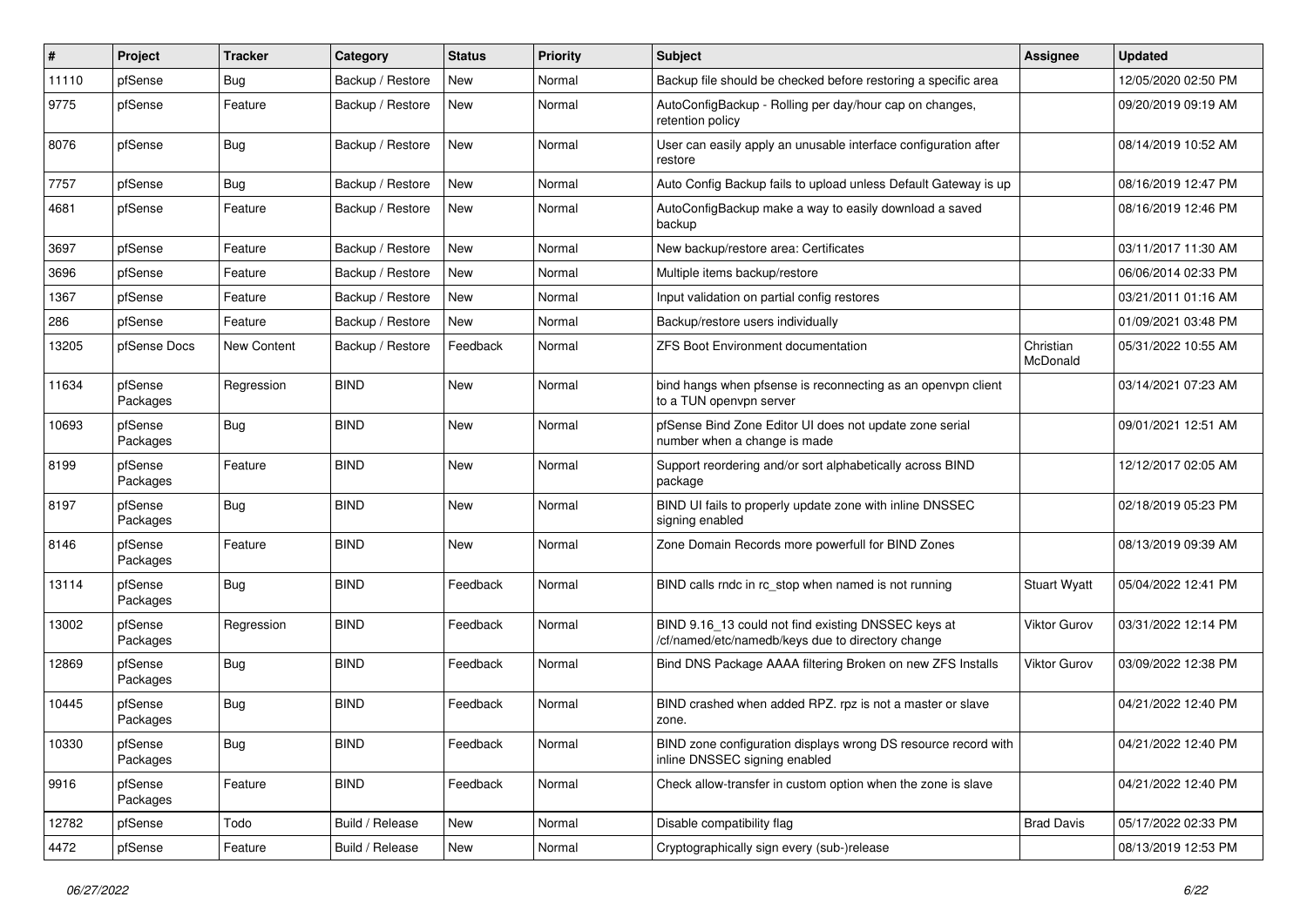| $\sharp$ | Project      | Tracker    | Category              | <b>Status</b> | <b>Priority</b> | <b>Subject</b>                                                                                                           | <b>Assignee</b>   | <b>Updated</b>      |
|----------|--------------|------------|-----------------------|---------------|-----------------|--------------------------------------------------------------------------------------------------------------------------|-------------------|---------------------|
| 12730    | pfSense      | Bug        | <b>Captive Portal</b> | <b>New</b>    | Normal          | RADIUS accounting does not work if WAN is down                                                                           |                   | 01/26/2022 05:13 AM |
| 12648    | pfSense      | <b>Bug</b> | <b>Captive Portal</b> | <b>New</b>    | Normal          | Undocumented variables 'listenporthttp' and 'listenporthttps'                                                            |                   | 12/28/2021 10:44 AM |
| 12467    | pfSense      | <b>Bug</b> | <b>Captive Portal</b> | <b>New</b>    | Normal          | CP error on client disconnect after reboot                                                                               |                   | 10/17/2021 05:35 AM |
| 12357    | pfSense      | <b>Bug</b> | <b>Captive Portal</b> | <b>New</b>    | Normal          | Captive Portal popup Logout button loads full login page in<br>popup when clicked                                        |                   | 10/27/2021 12:10 PM |
| 11379    | pfSense      | Feature    | <b>Captive Portal</b> | New           | Normal          | <b>Template Roll Printer</b>                                                                                             |                   | 02/07/2021 05:26 AM |
| 11189    | pfSense      | Feature    | <b>Captive Portal</b> | New           | Normal          | Captive Portal - Tarpit option                                                                                           |                   | 12/23/2020 06:44 PM |
| 9627     | pfSense      | Feature    | <b>Captive Portal</b> | New           | Normal          | Captive Portal only shows authenticated users                                                                            |                   | 08/14/2019 02:48 PM |
| 7971     | pfSense      | Feature    | <b>Captive Portal</b> | New           | Normal          | Allow import, export and synchronization of MACs under Captive<br>Portal service                                         |                   | 10/19/2017 04:56 AM |
| 6956     | pfSense      | Feature    | <b>Captive Portal</b> | New           | Normal          | Allow more control over concurrent logins                                                                                |                   | 11/23/2016 12:01 PM |
| 3377     | pfSense      | Feature    | <b>Captive Portal</b> | New           | Normal          | OAuth2 authentication in captive portal                                                                                  | Jim Thompson      | 10/19/2020 09:13 AM |
| 3053     | pfSense      | Feature    | Captive Portal        | New           | Normal          | Automatically add DHCP static addresses to CP passthru-mac                                                               |                   | 06/21/2013 11:54 AM |
| 2963     | pfSense      | Feature    | Captive Portal        | New           | Normal          | Captive Portal MAC authentication request                                                                                |                   | 08/22/2017 09:09 PM |
| 2573     | pfSense      | Feature    | Captive Portal        | New           | Normal          | Captive Portal support of RADIUS POD (Packet of Disconnect)                                                              |                   | 10/17/2016 03:14 AM |
| 2025     | pfSense      | Feature    | Captive Portal        | New           | Normal          | Captive Portal: Easy accessible Logout page instead of Logout<br>pop-up window                                           |                   | 02/06/2016 04:59 AM |
| 1924     | pfSense      | Feature    | <b>Captive Portal</b> | New           | Normal          | Ability of CP's allowed IP addresses to use aliases                                                                      |                   | 07/26/2018 04:28 AM |
| 1831     | pfSense      | Feature    | <b>Captive Portal</b> | <b>New</b>    | Normal          | Captive portal IPv6 support                                                                                              | Reid<br>Linnemann | 05/25/2022 07:57 AM |
| 1675     | pfSense      | <b>Bug</b> | Captive Portal        | New           | Normal          | Captive portal logout problems with pop-up blockers.                                                                     | Jared Dillard     | 03/28/2016 01:37 PM |
| 385      | pfSense      | Feature    | Captive Portal        | New           | Normal          | Reverse captive portal                                                                                                   |                   | 08/13/2019 12:23 PM |
| 13226    | pfSense      | <b>Bug</b> | Captive Portal        | Confirmed     | Normal          | Captive Portal doesn't disconnect established OpenVPN link                                                               | Reid<br>Linnemann | 05/30/2022 10:38 AM |
| 13215    | pfSense      | Bug        | Captive Portal        | Assigned      | Normal          | Allowed MAC/IP/Hostname traffic counts for authorized users                                                              | Reid<br>Linnemann | 05/31/2022 05:31 PM |
| 13290    | pfSense      | Regression | Captive Portal        | Feedback      | Normal          | My PfSense version 2.7 is returning the error "dummynet bad"<br>switch 21" every time I activate my Captive Portals (7). |                   | 06/27/2022 07:26 PM |
| 13229    | pfSense Docs | Todo       | <b>Captive Portal</b> | Feedback      | Normal          | Update documentation for IPFW to PF transition for Limiters and<br><b>Captive Portal</b>                                 | Jim Pingle        | 05/27/2022 03:04 PM |
| 8567     | pfSense      | <b>Bug</b> | CARP                  | New           | Normal          | Using IPv6 VIP alias for services may affect CARP IPv6 VIP<br>work                                                       |                   | 06/12/2018 01:26 PM |
| 8566     | pfSense      | <b>Bug</b> | CARP                  | New           | Normal          | Wrong IPv6 source in NS request in case using of IPv6 alias                                                              |                   | 06/12/2018 01:26 PM |
| 8100     | pfSense      | Bug        | CARP                  | New           | Normal          | pfsync Initially Deletes States on Primary for Connections<br><b>Established through Secondary</b>                       | Luiz Souza        | 02/08/2022 12:59 PM |
| 5849     | pfSense      | <b>Bug</b> | CARP                  | New           | Normal          | Routing fail on CARP IPsec                                                                                               |                   | 12/18/2021 04:41 PM |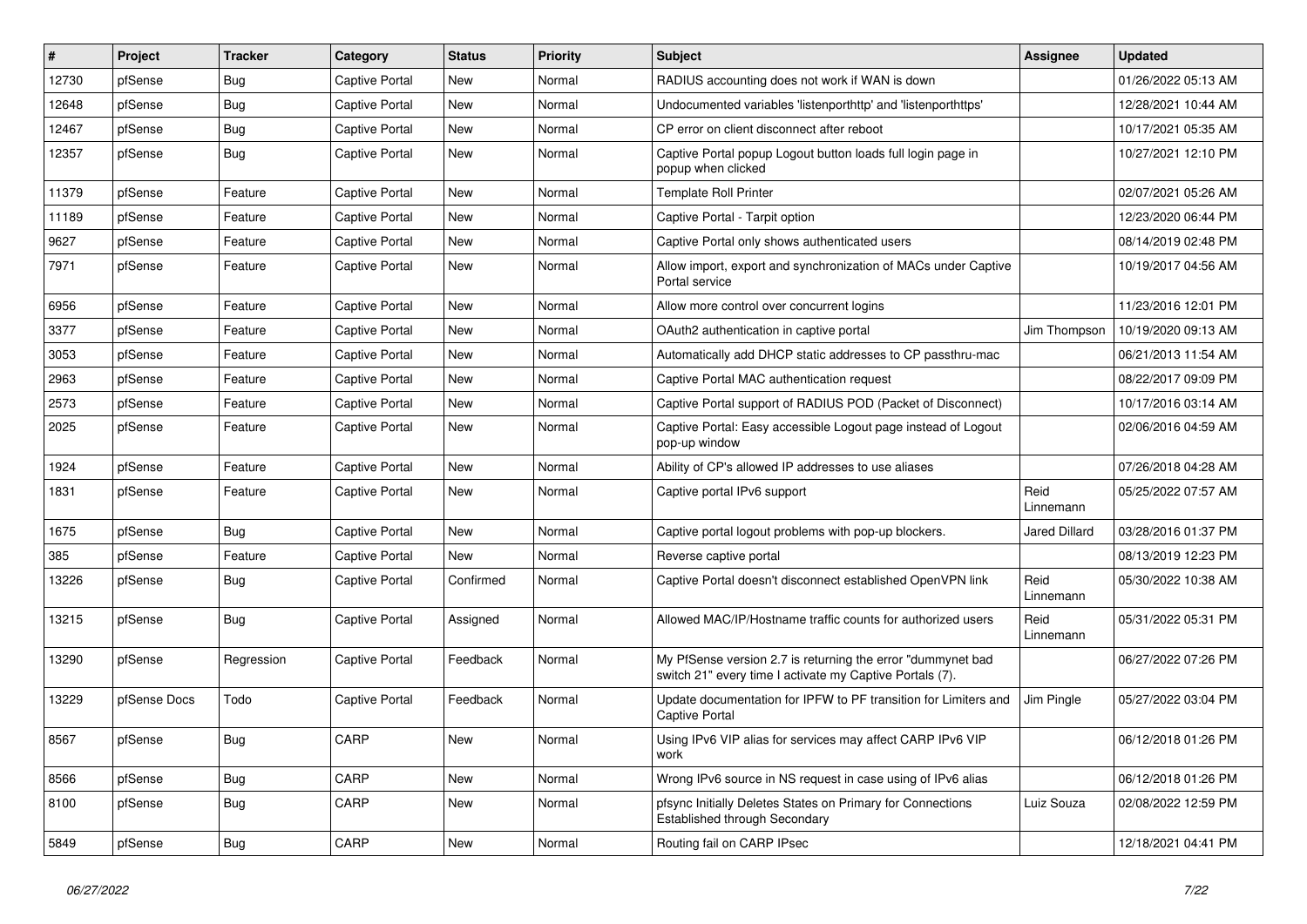| $\#$  | Project             | <b>Tracker</b> | Category                 | <b>Status</b>                 | Priority | <b>Subject</b>                                                                                                        | <b>Assignee</b> | <b>Updated</b>      |
|-------|---------------------|----------------|--------------------------|-------------------------------|----------|-----------------------------------------------------------------------------------------------------------------------|-----------------|---------------------|
| 2218  | pfSense             | Feature        | CARP                     | New                           | Normal   | Ability to delay CARP master status at boot time                                                                      |                 | 03/03/2021 11:57 AM |
| 2099  | pfSense             | Todo           | CARP                     | <b>New</b>                    | Normal   | Remove "queue" from CARP traffic                                                                                      |                 | 01/19/2012 10:59 AM |
| 13063 | pfSense<br>Packages | Feature        | Cellular                 | <b>Pull Request</b><br>Review | Normal   | Cellular package shall support more modems and NMEA port                                                              |                 | 05/06/2022 02:38 PM |
| 10796 | pfSense<br>Packages | Feature        | Cellular                 | Feedback                      | Normal   | Huawei ME909u-521 support                                                                                             |                 | 04/21/2022 12:40 PM |
| 13305 | pfSense             | Feature        | Certificates             | New                           | Normal   | Certificate Revocation page should show expiration date                                                               |                 | 06/27/2022 10:26 AM |
| 12737 | pfSense             | Bug            | Certificates             | <b>New</b>                    | Normal   | CApath is not defined by default in curl                                                                              |                 | 05/17/2022 02:30 PM |
| 11203 | pfSense             | Bug            | Certificates             | New                           | Normal   | certificate manager very slow                                                                                         |                 | 12/31/2020 11:57 AM |
| 2276  | pfSense             | Feature        | Certificates             | <b>New</b>                    | Normal   | Remote CRL fetch support                                                                                              |                 | 02/06/2016 04:14 AM |
| 1268  | pfSense             | Feature        | Certificates             | New                           | Normal   | Allow mass renewing of certs                                                                                          |                 | 11/01/2019 03:17 PM |
| 1257  | pfSense             | Feature        | Certificates             | <b>Pull Request</b><br>Review | Normal   | Handle encypted CA/Certificate private keys                                                                           |                 | 10/12/2020 07:12 AM |
| 12402 | pfSense Docs        | Todo           | Configuration            | New                           | Normal   | Feedback on Configuration - Advanced Configuration Options<br>- Notifications                                         |                 | 09/24/2021 12:46 AM |
| 12098 | pfSense Docs        | Correction     | Configuration            | <b>New</b>                    | Normal   | Feedback on pfSense Configuration Recipes - Accessing a<br>CPE/Modem from Inside the Firewall                         |                 | 07/02/2021 02:30 AM |
| 13288 | pfSense             | <b>Bug</b>     | Configuration<br>Backend | <b>New</b>                    | Normal   | Encode FreeRADIUS Custom Options                                                                                      |                 | 06/20/2022 10:36 AM |
| 13287 | pfSense             | Feature        | Configuration<br>Backend | <b>New</b>                    | Normal   | Encode OpenVPN Custom Options                                                                                         |                 | 06/20/2022 10:33 AM |
| 12483 | pfSense             | <b>Bug</b>     | Configuration<br>Backend | <b>New</b>                    | Normal   | GUI creates inconsistent config.xml                                                                                   |                 | 10/23/2021 06:48 AM |
| 10833 | pfSense             | Bug            | Configuration<br>Backend | <b>New</b>                    | Normal   | unbound exits on configuration error when link status flaps on<br><b>LAN</b> interface                                |                 | 08/13/2020 11:53 PM |
| 6398  | pfSense             | <b>Bug</b>     | Configuration<br>Backend | <b>New</b>                    | Normal   | If config cannot be loaded due to corruption or bug, it isn't<br>handled gracefully (just stops)                      |                 | 08/13/2019 01:23 PM |
| 5902  | pfSense             | Todo           | Configuration<br>Backend | <b>New</b>                    | Normal   | Use a common place for default values                                                                                 |                 | 08/13/2019 12:53 PM |
| 3895  | pfSense             | Feature        | Configuration<br>Backend | <b>New</b>                    | Normal   | Timeout for "Apply change"                                                                                            |                 | 01/25/2021 08:07 AM |
| 13249 | pfSense             | <b>Bug</b>     | Console Menu             | New                           | Normal   | Running playback comands multiple times results in PHP error                                                          |                 | 06/06/2022 07:02 AM |
| 7747  | pfSense             | Feature        | Console Menu             | <b>New</b>                    | Normal   | Minor UI Tweak: Make hitting enter on the console (esp via SSH)<br>should not log you out, but simply redraw the menu |                 | 08/01/2017 04:03 PM |
| 6469  | pfSense             | Feature        | Console Menu             | <b>New</b>                    | Normal   | Improve help + self documentation in console PHP shell                                                                |                 | 08/13/2019 01:23 PM |
| 2693  | pfSense             | Feature        | Console Menu             | New                           | Normal   | Allow mapping mapping non-physical interfaces via console                                                             | Mathieu Simon   | 11/27/2012 03:00 PM |
| 13268 | pfSense             | Todo           | Console Menu             | Ready To<br>Test              | Normal   | columns don't align nicely in console with medium-long interface<br>names                                             |                 | 06/12/2022 10:32 PM |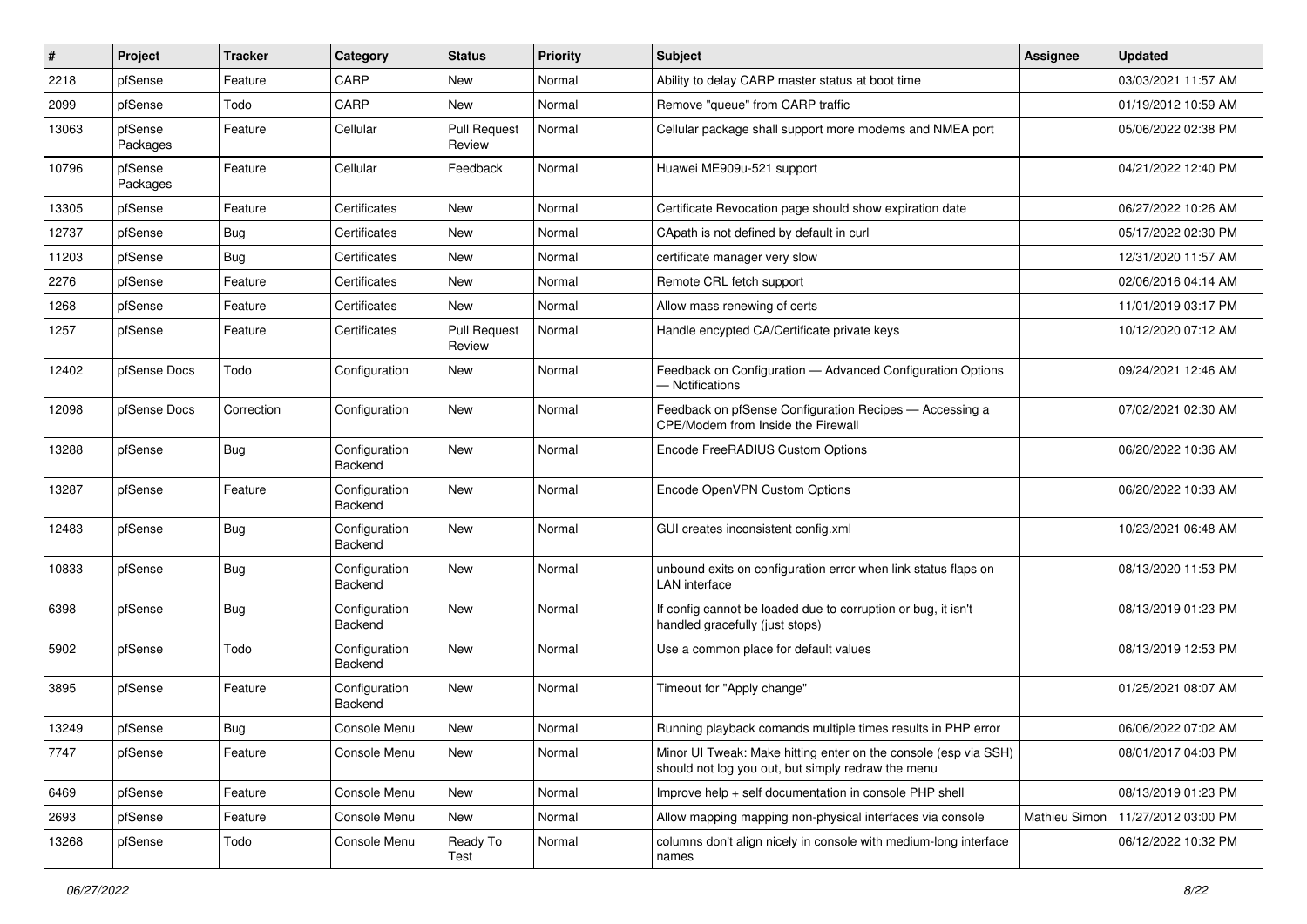| #     | Project             | <b>Tracker</b>     | Category                 | <b>Status</b>                 | <b>Priority</b> | <b>Subject</b>                                                                                         | Assignee     | <b>Updated</b>      |
|-------|---------------------|--------------------|--------------------------|-------------------------------|-----------------|--------------------------------------------------------------------------------------------------------|--------------|---------------------|
| 11970 | pfSense<br>Packages | Bug                | Coreboot                 | New                           | Normal          | Netgate Firmware Upgrade Doesn't Work on XG-2758                                                       |              | 04/21/2022 12:39 PM |
| 13309 | pfSense<br>Packages | <b>Bug</b>         | Cron                     | <b>New</b>                    | Normal          | Cron validation prevents special strings such as @reboot                                               | Jim Thompson | 06/27/2022 03:52 PM |
| 13074 | pfSense Plus        | Bug                | Cryptographic<br>Modules | <b>New</b>                    | Normal          | AES-GCM with SafeXcel on Netgate 2100 causes MBUF<br>overload                                          |              | 06/12/2022 11:14 AM |
| 12658 | pfSense<br>Packages | Feature            | darkstat                 | <b>New</b>                    | Normal          | Adding prometheus metrics to darkstat                                                                  |              | 05/27/2022 09:44 PM |
| 11759 | pfSense             | <b>Bug</b>         | Dashboard                | <b>New</b>                    | Normal          | Traffic graphs on dashboard double upload on pppoe links                                               |              | 12/30/2021 04:00 AM |
| 10401 | pfSense             | Feature            | Dashboard                | <b>New</b>                    | Normal          | Request: ability to sort/separate stopped/running Service(s) on<br>Dashboard -> Services Status widget |              | 03/31/2020 04:48 PM |
| 9677  | pfSense             | Bug                | Dashboard                | <b>New</b>                    | Normal          | Dashboard hangs when widget needs data from a remote host<br>which is down                             |              | 08/13/2019 09:15 AM |
| 7974  | pfSense             | Feature            | Dashboard                | New                           | Normal          | ZFS RAID Monitor Not available                                                                         |              | 08/20/2019 01:34 PM |
| 7182  | pfSense             | Feature            | Dashboard                | New                           | Normal          | Break up System Widget on the Dashboard                                                                |              | 08/21/2019 08:59 AM |
| 7113  | pfSense             | Bug                | Dashboard                | New                           | Normal          | Interface name in Traffic Graphs                                                                       |              | 12/31/2021 05:40 PM |
| 4646  | pfSense             | Feature            | Dashboard                | <b>New</b>                    | Normal          | Recover valuable vertical screen real estate in dashboard                                              |              | 04/20/2015 07:46 PM |
| 2479  | pfSense             | Feature            | Dashboard                | <b>New</b>                    | Normal          | Allow reordering of the traffic graphs on the dashboard                                                |              | 06/08/2012 04:13 PM |
| 13165 | pfSense             | Feature            | Dashboard                | <b>Pull Request</b><br>Review | Normal          | Feat: live update for Services dashboard widget                                                        |              | 05/15/2022 01:48 AM |
| 12673 | pfSense             | <b>Bug</b>         | Dashboard                | <b>Pull Request</b><br>Review | Normal          | Firewall Logs Widget fails to update at intervals below 5<br>seconds.                                  | Viktor Gurov | 05/17/2022 02:20 PM |
| 7244  | pfSense             | Feature            | Developer Tools          | <b>New</b>                    | Normal          | Publish pfsense as a Vagrant Basebox                                                                   |              | 01/29/2019 04:09 AM |
| 11071 | pfSense Docs        | <b>New Content</b> | <b>DHCP</b>              | <b>New</b>                    | Normal          | Feedback on Services - IPv6 Router Advertisements                                                      | Jim Pingle   | 12/08/2020 09:25 AM |
| 8852  | pfSense Docs        | Correction         | <b>DHCP</b>              | <b>New</b>                    | Normal          | [feedback form] Unclear about "Client Identifier" in a static<br>mapping                               | Jim Pingle   | 09/23/2020 02:30 PM |
| 13273 | pfSense             | <b>Bug</b>         | DHCP (IPv4)              | <b>New</b>                    | Normal          | dhclient can use conflicting recorded leases                                                           |              | 06/14/2022 11:07 AM |
| 13256 | pfSense             | Feature            | DHCP (IPv4)              | <b>New</b>                    | Normal          | Better handling of duplicate IPs in static DHCP assignments                                            |              | 06/11/2022 04:51 PM |
| 13217 | pfSense             | <b>Bug</b>         | DHCP (IPv4)              | New                           | Normal          | dhclient using default pid file location which does not exist                                          | Viktor Gurov | 05/26/2022 08:09 AM |
| 12922 | pfSense             | <b>Bug</b>         | DHCP (IPv4)              | <b>New</b>                    | Normal          | Classless static routes received on DHCP WAN can override<br>chosen default gateway                    |              | 03/28/2022 10:08 AM |
| 10345 | pfSense             | Feature            | DHCP (IPv4)              | New                           | Normal          | DHCP lease distinction between online and offline                                                      |              | 03/16/2020 07:56 AM |
| 9732  | pfSense             | Feature            | DHCP (IPv4)              | <b>New</b>                    | Normal          | System UTC time offset in DHCP Option 2                                                                |              | 09/06/2019 08:39 PM |
| 9343  | pfSense             | <b>Bug</b>         | DHCP (IPv4)              | <b>New</b>                    | Normal          | diag arp.php times out with large DHCPD leases table                                                   |              | 08/14/2019 01:19 PM |
| 9130  | pfSense             | Feature            | DHCP (IPv4)              | New                           | Normal          | Request ID [#INC-16195]: DHCP - PXE Boot                                                               |              | 09/10/2020 01:39 PM |
| 8614  | pfSense             | <b>Bug</b>         | DHCP (IPv4)              | New                           | Normal          | Cannot remove Additional BOOTP/DHCP Options                                                            |              | 08/21/2019 09:15 AM |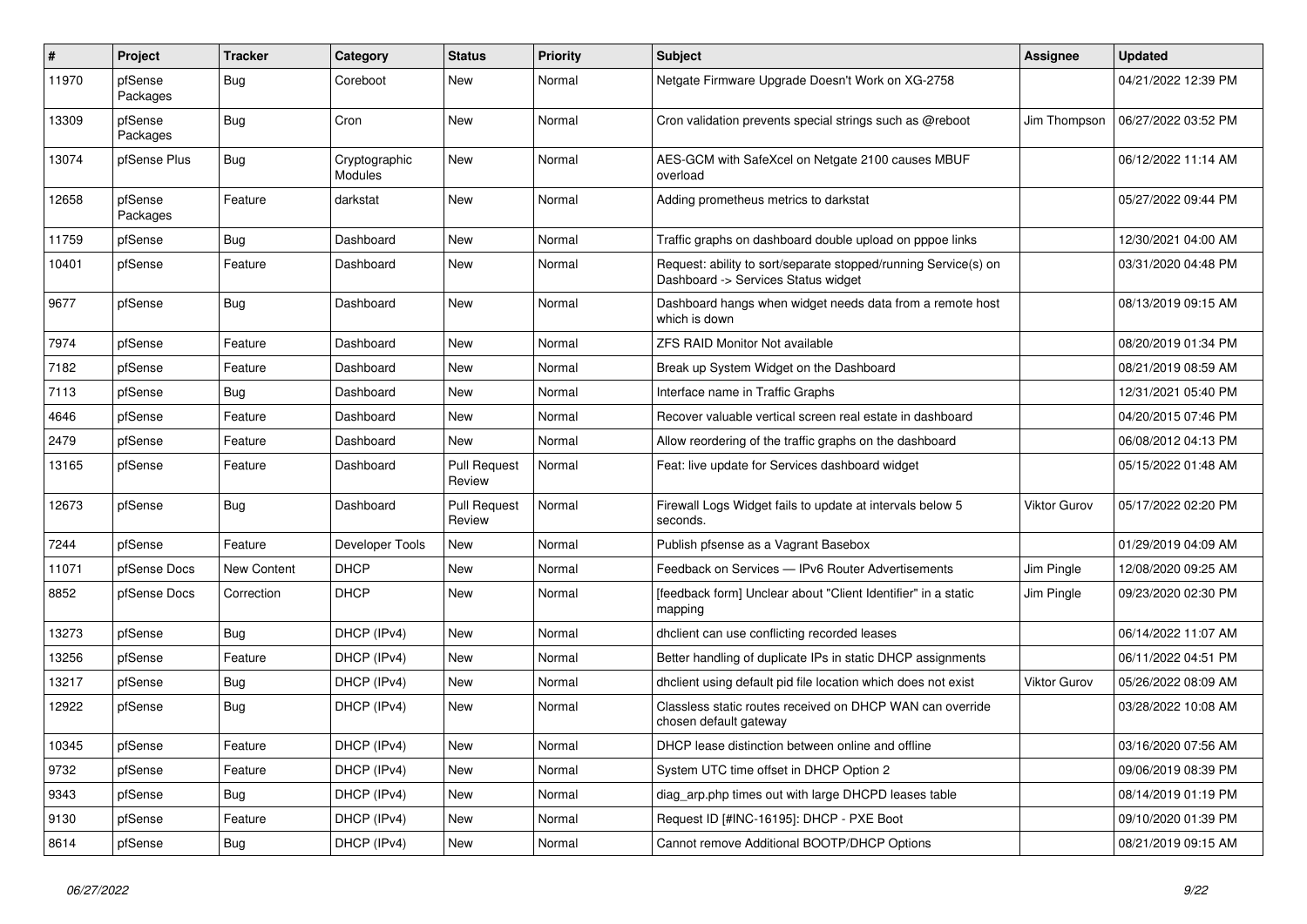| $\pmb{\#}$ | Project | <b>Tracker</b> | Category    | <b>Status</b> | Priority | <b>Subject</b>                                                                                     | <b>Assignee</b>   | <b>Updated</b>      |
|------------|---------|----------------|-------------|---------------|----------|----------------------------------------------------------------------------------------------------|-------------------|---------------------|
| 8330       | pfSense | Feature        | DHCP (IPv4) | New           | Normal   | add options for ddns-local-address statements                                                      |                   | 04/27/2021 12:31 PM |
| 7405       | pfSense | Feature        | DHCP (IPv4) | New           | Normal   | Ability to add dhcp host reservations from "Diagnostics -> ARP<br>table"                           |                   | 10/12/2020 08:22 AM |
| 7172       | pfSense | Bug            | DHCP (IPv4) | <b>New</b>    | Normal   | Sorting by hostname in Services > DHCP Server > LAN should<br>be "natural" (alphanumeric friendly) |                   | 08/20/2019 03:47 PM |
| 6960       | pfSense | Feature        | DHCP (IPv4) | New           | Normal   | Consider replacing ISC DHCP server with KEA DHCP                                                   |                   | 09/24/2020 01:59 PM |
| 6615       | pfSense | Feature        | DHCP (IPv4) | New           | Normal   | new DHCP server option                                                                             |                   | 08/13/2019 01:39 PM |
| 5080       | pfSense | Feature        | DHCP (IPv4) | <b>New</b>    | Normal   | Settings tab under Services>DHCP Server                                                            |                   | 08/13/2019 12:53 PM |
| 4899       | pfSense | Feature        | DHCP (IPv4) | New           | Normal   | Additional BOOTP/DHCP Options should allow a force option                                          |                   | 01/02/2018 02:24 PM |
| 3771       | pfSense | <b>Bug</b>     | DHCP (IPv4) | <b>New</b>    | Normal   | Webinterface and dhcpdcrashes with 500+ static leases                                              |                   | 08/21/2019 09:26 AM |
| 3534       | pfSense | Feature        | DHCP (IPv4) | New           | Normal   | DDNS using arbitrary zone primary                                                                  |                   | 07/08/2014 11:40 AM |
| 3404       | pfSense | <b>Bug</b>     | DHCP (IPv4) | New           | Normal   | DHCP Server Fails to Start on Interfaces that are Slow to Come<br>Online During Boot               |                   | 02/11/2014 05:09 PM |
| 2983       | pfSense | Feature        | DHCP (IPv4) | New           | Normal   | DHCPD: Add vendor-class-identifier and MAC-OIDs                                                    |                   | 05/29/2020 09:24 PM |
| 2774       | pfSense | Feature        | DHCP (IPv4) | New           | Normal   | Extend DHCP Pools code to allow using different subnets                                            |                   | 08/19/2019 10:27 AM |
| 6362       | pfSense | <b>Bug</b>     | DHCP (IPv4) | Confirmed     | Normal   | DHCP Client ID not used                                                                            |                   | 07/09/2021 06:30 AM |
| 4061       | pfSense | Bug            | DHCP (IPv4) | Confirmed     | Normal   | dhcpd doesn't send client-hostname to peer, breaking DHCP<br>lease registrations w/HA              |                   | 02/24/2017 08:58 PM |
| 12959      | pfSense | <b>Bug</b>     | DHCP (IPv4) | Feedback      | Normal   | dhcplease process wrongly update host file if client-hostname is<br>empty                          |                   | 03/28/2022 10:26 AM |
| 11927      | pfSense | Feature        | DHCP (IPv4) | Feedback      | Normal   | Allow DHCP not to serve a gateway - small fix                                                      |                   | 01/03/2022 04:17 PM |
| 8179       | pfSense | Bug            | DHCP (IPv4) | Feedback      | Normal   | Incorrect reverse DNS zone in DHCP server config for<br>non-octet-aligned subnet mask              | Renato<br>Botelho | 02/09/2022 11:17 PM |
| 13296      | pfSense | Feature        | DHCP (IPv6) | <b>New</b>    | Normal   | Add support for DHCP6 OPTION_PD_EXCLUDE (RFC 6603)                                                 |                   | 06/24/2022 10:10 PM |
| 13253      | pfSense | <b>Bug</b>     | DHCP (IPv6) | New           | Normal   | 'dhcp6c' is not restarted when applying settings when multiple<br>WANs are configured for DHCP6    |                   | 06/06/2022 02:58 PM |
| 13248      | pfSense | Regression     | DHCP (IPv6) | <b>New</b>    | Normal   | IPv6 Router Advertisements runs when config.xml does not<br>contain an entry for the interface     |                   | 06/05/2022 07:44 PM |
| 13237      | pfSense | <b>Bug</b>     | DHCP (IPv6) | New           | Normal   | dhcp6c script cannot be executed safely                                                            |                   | 06/01/2022 11:20 AM |
| 12823      | pfSense | <b>Bug</b>     | DHCP (IPv6) | New           | Normal   | Multiple DHCP6 WAN connections PPPoE interface 'defached'<br>status                                |                   | 02/18/2022 05:39 AM |
| 12581      | pfSense | Regression     | DHCP (IPv6) | New           | Normal   | CARP IPv6 assigned address does not get advertised to<br>endpoints with RADV                       |                   | 12/16/2021 02:34 PM |
| 10822      | pfSense | Bug            | DHCP (IPv6) | New           | Normal   | Deprecated IPv6 prefix won't be announced as deprecated to<br>clients                              |                   | 08/10/2020 09:23 AM |
| 10714      | pfSense | <b>Bug</b>     | DHCP (IPv6) | New           | Normal   | radvd only gives out the prefix of the "first" IPv6 address of an<br>interface                     |                   | 10/06/2020 01:03 PM |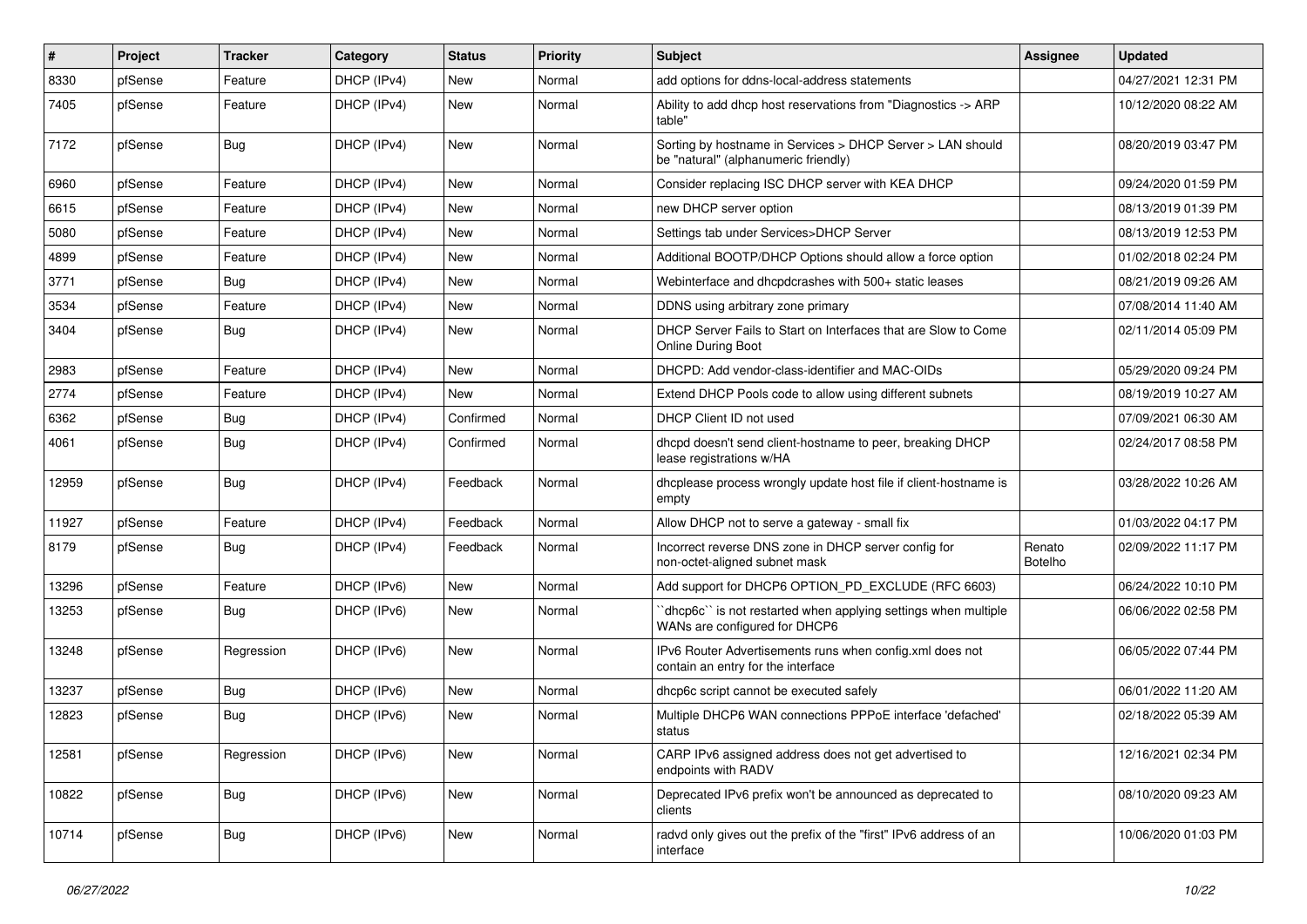| $\vert$ # | Project      | <b>Tracker</b> | Category             | <b>Status</b>                 | <b>Priority</b> | <b>Subject</b>                                                                                | <b>Assignee</b> | <b>Updated</b>      |
|-----------|--------------|----------------|----------------------|-------------------------------|-----------------|-----------------------------------------------------------------------------------------------|-----------------|---------------------|
| 9536      | pfSense      | Feature        | DHCP (IPv6)          | <b>New</b>                    | Normal          | Support dynamic prefix in DHCPv6 Server                                                       |                 | 05/25/2022 04:27 AM |
| 7821      | pfSense      | <b>Bug</b>     | DHCP (IPv6)          | <b>New</b>                    | Normal          | GIF does not support broadcast                                                                |                 | 08/29/2017 10:50 AM |
| 7734      | pfSense      | <b>Bug</b>     | DHCP (IPv6)          | <b>New</b>                    | Normal          | Using opton ia pd0 does not renew prefix and prefix get dropped                               |                 | 07/31/2017 03:46 AM |
| 6691      | pfSense      | Bug            | DHCP (IPv6)          | <b>New</b>                    | Normal          | dhcp6c quits after only two tries if no response was received                                 |                 | 12/07/2020 04:25 PM |
| 6283      | pfSense      | Feature        | DHCP (IPv6)          | New                           | Normal          | Register DHCPv6 leases with DNS resolver                                                      |                 | 08/21/2019 10:48 AM |
| 6051      | pfSense      | <b>Bug</b>     | DHCP (IPv6)          | <b>New</b>                    | Normal          | DHCPv6 Client Failure for additional WAN Address causes<br>2-seconds-service-restart-loop     |                 | 12/03/2020 01:08 AM |
| 5950      | pfSense      | Feature        | DHCP (IPv6)          | <b>New</b>                    | Normal          | DHCPv6 Server support for PD of PD-obtained networks                                          |                 | 03/04/2016 03:04 AM |
| 3185      | pfSense      | Feature        | DHCP (IPv6)          | <b>New</b>                    | Normal          | Accommodate a DHCPv6 failover-like mechanism                                                  |                 | 11/24/2017 10:44 AM |
| 7138      | pfSense      | <b>Bug</b>     | DHCP (IPv6)          | Assigned                      | Normal          | Pfsense wide dhcpv6 client doesn't recognise if id statement                                  |                 | 04/21/2022 12:39 PM |
| 12947     | pfSense      | Bug            | DHCP (IPv6)          | <b>Pull Request</b><br>Review | Normal          | DHCP6 client does not take any action if the interface IPv6<br>address changes during renewal |                 | 06/27/2022 07:31 AM |
| 12508     | pfSense      | Bug            | <b>DHCP Relay</b>    | <b>New</b>                    | Normal          | <b>DHCP Relay over VPN</b>                                                                    |                 | 11/06/2021 11:25 AM |
| 12120     | pfSense      | Feature        | <b>DHCP Relay</b>    | <b>New</b>                    | Normal          | Permit several sets of destination DHCP servers in DHCP relay                                 |                 | 07/11/2021 05:41 PM |
| 11149     | pfSense      | <b>Bug</b>     | <b>DHCP Relay</b>    | <b>New</b>                    | Normal          | DHCP relay won't start with DHCP server behind gateway                                        |                 | 03/22/2021 05:13 AM |
| 10715     | pfSense      | Bug            | <b>DHCP Relay</b>    | New                           | Normal          | DHCPv6 relay always uses the "first" IPv6 address of an<br>interface                          |                 | 06/29/2020 05:01 AM |
| 9680      | pfSense      | Feature        | <b>DHCP Relay</b>    | <b>New</b>                    | Normal          | Seperate DHCP Server and relay per interface                                                  |                 | 02/27/2020 10:47 AM |
| 4680      | pfSense      | <b>Bug</b>     | <b>DHCP Relay</b>    | <b>New</b>                    | Normal          | DHCP relay does not work with DHCP server on other end of<br>OpenVPN tunnel                   |                 | 05/05/2015 06:55 PM |
| 10904     | pfSense      | Feature        | <b>DHCP Relay</b>    | <b>Pull Request</b><br>Review | Normal          | Support vti interfaces in dhcrelay                                                            | Luiz Souza      | 10/12/2020 07:35 AM |
| 12791     | pfSense Docs | New Content    | Diagnostics          | New                           | Normal          | Diagnostic Information for Support (pfSense)                                                  |                 | 02/13/2022 08:49 PM |
| 11856     | pfSense      | Feature        | Diagnostics          | <b>New</b>                    | Normal          | Replace/add Alias or DNS names for known LAN addresses in<br>the State table                  |                 | 04/27/2021 08:01 AM |
| 7590      | pfSense      | <b>Bug</b>     | Diagnostics          | <b>New</b>                    | Normal          | diag_edit do not save when nothing to sae (in directory browse<br>view)                       |                 | 05/20/2017 05:04 PM |
| 7589      | pfSense      | <b>Bug</b>     | Diagnostics          | <b>New</b>                    | Normal          | diag edit.php old print info box                                                              |                 | 05/20/2017 05:02 PM |
| 5556      | pfSense      | Feature        | Diagnostics          | <b>New</b>                    | Normal          | No error when downloading non-existing file on<br>Diagnostics/Execute                         |                 | 08/20/2019 03:43 PM |
| 4456      | pfSense      | Feature        | Diagnostics          | <b>New</b>                    | Normal          | Packet capture additional filtering options                                                   |                 | 08/20/2019 03:30 PM |
| 1656      | pfSense      | Feature        | Diagnostics          | <b>New</b>                    | Normal          | Teach pfctl to kill states by port number                                                     |                 | 08/21/2019 09:55 AM |
| 3796      | pfSense      | Bug            | Diagnostics          | Confirmed                     | Normal          | States summary fails and is very slow with large state tables                                 |                 | 12/11/2021 08:03 PM |
| 12883     | pfSense Docs | Todo           | <b>DNS</b>           | <b>New</b>                    | Normal          | Feedback on Services - DNS Resolver - Host Overrides                                          |                 | 02/28/2022 07:54 PM |
| 12139     | pfSense      | Feature        | <b>DNS Forwarder</b> | <b>New</b>                    | Normal          | Add support in for specifying a DNSMASQ configuration file                                    |                 | 07/16/2021 09:45 PM |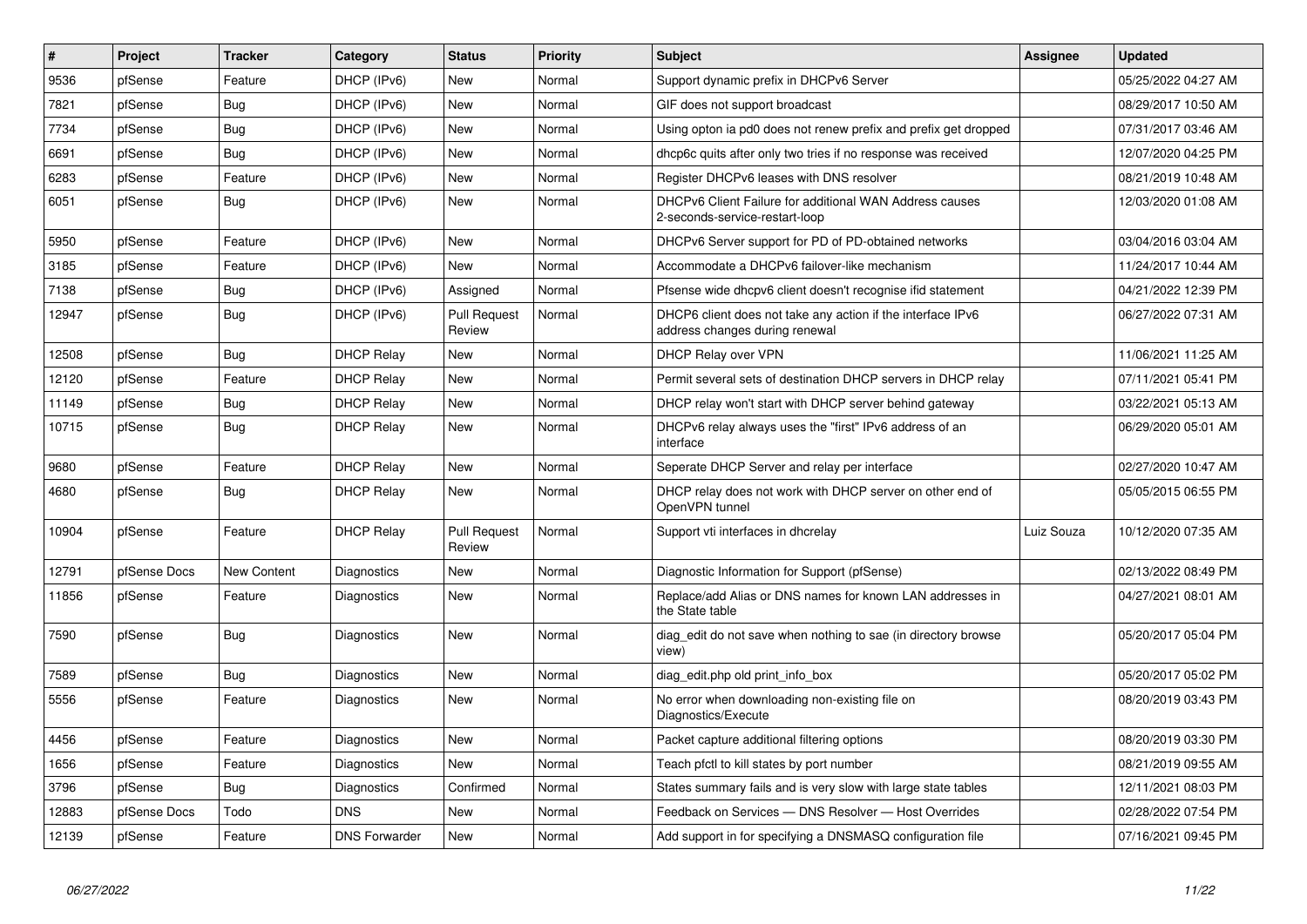| #     | Project      | <b>Tracker</b> | Category             | <b>Status</b> | <b>Priority</b> | Subject                                                                                                                          | Assignee   | <b>Updated</b>      |
|-------|--------------|----------------|----------------------|---------------|-----------------|----------------------------------------------------------------------------------------------------------------------------------|------------|---------------------|
| 2410  | pfSense      | Feature        | <b>DNS Forwarder</b> | New           | Normal          | Support name based aliasing via CNAMEs or some other<br>mechanism.                                                               |            | 12/11/2012 09:56 PM |
| 13254 | pfSense      | <b>Bug</b>     | <b>DNS Resolver</b>  | New           | Normal          | DNS resolver does not update "unbound.conf" file during link<br>down events                                                      |            | 06/08/2022 07:55 AM |
| 12612 | pfSense      | Bug            | <b>DNS Resolver</b>  | <b>New</b>    | Normal          | DNS Resolver is restarted during every "rc.newwanip" event                                                                       |            | 06/03/2022 07:13 AM |
| 10624 | pfSense      | <b>Bug</b>     | <b>DNS Resolver</b>  | New           | Normal          | Unbound configuration memory leak with python module +<br>register DHCP leases active                                            |            | 02/26/2021 10:27 AM |
| 10342 | pfSense      | <b>Bug</b>     | <b>DNS Resolver</b>  | <b>New</b>    | Normal          | Unbound domain overrides stop resolving periodically. They only<br>resume after the service has been restarted.                  |            | 03/13/2020 10:35 AM |
| 10143 | pfSense      | <b>Bug</b>     | <b>DNS Resolver</b>  | <b>New</b>    | Normal          | System hostname DNS entry is assigned to the wrong IP on<br>multi-wan setups                                                     |            | 12/31/2019 02:33 PM |
| 9654  | pfSense      | <b>Bug</b>     | <b>DNS Resolver</b>  | New           | Normal          | After reboot, the DNS resolver must be restarted before it will<br>advertise the ipv6 DNS address of the router.                 |            | 11/20/2020 03:12 AM |
| 9436  | pfSense      | Feature        | <b>DNS Resolver</b>  | New           | Normal          | Unbound: enable dnstap support                                                                                                   |            | 03/27/2019 07:54 PM |
| 9037  | pfSense      | <b>Bug</b>     | <b>DNS Resolver</b>  | New           | Normal          | Unbound not logging to syslog after reboot                                                                                       |            | 10/12/2018 05:09 AM |
| 8236  | pfSense      | Feature        | <b>DNS Resolver</b>  | <b>New</b>    | Normal          | Ability to configure "forward-first" and "forward-host" options for<br>more robust domain overrides in DNS Resolver              |            | 12/26/2017 01:26 AM |
| 7852  | pfSense      | Feature        | <b>DNS Resolver</b>  | New           | Normal          | Add views support to Unbound GUI                                                                                                 |            | 09/11/2017 12:26 PM |
| 7152  | pfSense      | <b>Bug</b>     | <b>DNS Resolver</b>  | New           | Normal          | Unbound / DNS Resolver issue if "Register DHCP static<br>mappings in the DNS Resolver" set before wildcard DNS custom<br>options |            | 12/18/2021 04:59 PM |
| 6103  | pfSense      | Feature        | <b>DNS Resolver</b>  | New           | Normal          | DNS Resolver Outgoing Interfaces should be able to use<br>Gateway Groups                                                         |            | 10/21/2019 08:02 AM |
| 4798  | pfSense      | Feature        | <b>DNS Resolver</b>  | <b>New</b>    | Normal          | Make host and domain overrides available to both DNS Resolver<br>and DNS Forwarder                                               |            | 06/29/2015 02:14 AM |
| 1819  | pfSense      | <b>Bug</b>     | <b>DNS Resolver</b>  | New           | Normal          | DNS Resolver Not Registering DHCP Server Specified Domain<br>Name                                                                | Luiz Souza | 04/28/2022 01:53 PM |
| 7096  | pfSense      | <b>Bug</b>     | <b>DNS Resolver</b>  | Feedback      | Normal          | Unbound fails to start on boot if specific network devices are<br>configured in the "Network Interfaces"                         |            | 11/22/2021 08:59 AM |
| 13167 | pfSense      | <b>Bug</b>     | Dynamic DNS          | <b>New</b>    | Normal          | phpDynDNS: DigitalOcean ddns update fails (bad request,<br>invalid character '-' in request id)                                  |            | 06/16/2022 09:30 PM |
| 12848 | pfSense      | Feature        | Dynamic DNS          | New           | Normal          | Evaluation of the DynDNS "Result Match" string                                                                                   |            | 02/22/2022 02:01 AM |
| 12602 | pfSense      | Feature        | Dynamic DNS          | New           | Normal          | DHCPv6 should allow DDNS Client updates for hosts                                                                                |            | 12/15/2021 11:00 AM |
| 12063 | pfSense Docs | Todo           | Dynamic DNS          | New           | Normal          | Feedback on Services - Dynamic DNS - Configuring RFC<br>2136 Dynamic DNS updates                                                 |            | 06/18/2021 06:24 PM |
| 11177 | pfSense      | <b>Bug</b>     | Dynamic DNS          | New           | Normal          | DDNSv6 not using Check IP Services                                                                                               |            | 12/21/2020 05:02 AM |
| 11147 | pfSense      | Bug            | Dynamic DNS          | New           | Normal          | Domeneshop DynDNS IPv4 and IPv6                                                                                                  |            | 12/09/2020 11:47 PM |
| 11084 | pfSense      | Feature        | Dynamic DNS          | New           | Normal          | Dynamic DNS include option to specify virtual IP addresses                                                                       |            | 11/19/2020 01:26 PM |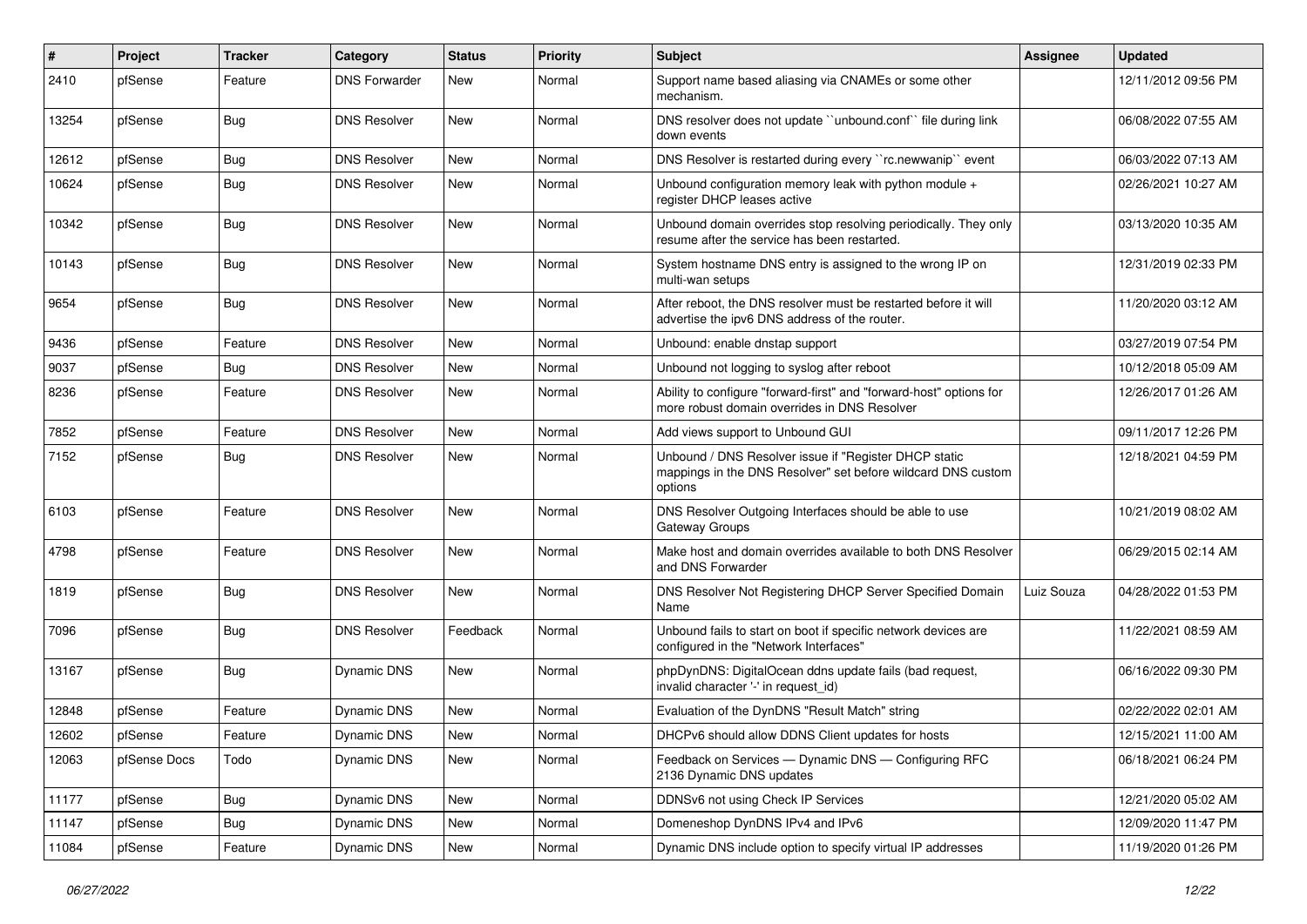| #     | Project             | <b>Tracker</b> | Category              | <b>Status</b>                 | Priority | <b>Subject</b>                                                                                          | <b>Assignee</b>                | <b>Updated</b>      |
|-------|---------------------|----------------|-----------------------|-------------------------------|----------|---------------------------------------------------------------------------------------------------------|--------------------------------|---------------------|
| 10962 | pfSense             | Feature        | Dynamic DNS           | New                           | Normal   | Add Cpanel support for Dynamic DNS Clients                                                              |                                | 12/28/2020 01:56 PM |
| 10000 | pfSense             | <b>Bug</b>     | Dynamic DNS           | <b>New</b>                    | Normal   | Azure Dynamic DNS A and AAAA Records for Apex Zone                                                      |                                | 03/31/2020 09:03 AM |
| 9805  | pfSense             | <b>Bug</b>     | Dynamic DNS           | New                           | Normal   | dynDNS cloudflare multiple entries                                                                      |                                | 10/02/2019 04:51 PM |
| 9664  | pfSense             | Bug            | Dynamic DNS           | <b>New</b>                    | Normal   | DynDNS and Dual-wan problem with CloudFlare (works with<br>No-Ip)                                       |                                | 08/03/2019 10:00 AM |
| 9504  | pfSense             | <b>Bug</b>     | Dynamic DNS           | New                           | Normal   | Multiple Dynamic DNS update notifications for the same<br>interface, not differentiated by the hostname |                                | 05/07/2019 07:46 AM |
| 9063  | pfSense             | Feature        | <b>Dynamic DNS</b>    | <b>New</b>                    | Normal   | Allow dynamic DNS client entry to specify which Check IP<br>service to use                              |                                | 10/24/2018 11:53 AM |
| 8432  | pfSense             | <b>Bug</b>     | Dynamic DNS           | New                           | Normal   | Dynamic DNS Client gives an error that it can't find IPv6 address<br>when WAN interface is a LAGG       |                                | 09/17/2020 05:23 AM |
| 8406  | pfSense             | Bug            | Dynamic DNS           | New                           | Normal   | DDNS IPV6 Cloudflare Client does not detect PPOE address                                                |                                | 03/31/2018 11:56 AM |
| 7418  | pfSense             | Feature        | <b>Dynamic DNS</b>    | <b>New</b>                    | Normal   | Dynamic dns should be sorted interface name                                                             |                                | 08/21/2019 08:58 AM |
| 7292  | pfSense             | Feature        | Dynamic DNS           | New                           | Normal   | DynamicDNS configuration does not sync to HA secondary                                                  |                                | 02/21/2017 04:56 PM |
| 13303 | pfSense             | <b>Bug</b>     | Dynamic DNS           | <b>Pull Request</b><br>Review | Normal   | DynDNS - DNSExit no longer working                                                                      | Koen Zomers                    | 06/27/2022 10:56 AM |
| 13298 | pfSense             | <b>Bug</b>     | Dynamic DNS           | <b>Pull Request</b><br>Review | Normal   | Dynv6 does not check response code when updating                                                        | <b>Tiago Beling</b><br>d'Avila | 06/24/2022 07:47 AM |
| 12495 | pfSense             | Feature        | <b>Dynamic DNS</b>    | <b>Pull Request</b><br>Review | Normal   | DynDNS: add deSEC IPv4&v6 simultaneos update                                                            | <b>Lukas Wiest</b>             | 11/01/2021 08:53 AM |
| 12494 | pfSense             | Feature        | <b>Dynamic DNS</b>    | <b>Pull Request</b><br>Review | Normal   | DynDNS: make simultaneous update of IP and LegacyIP<br>possible                                         | <b>Lukas Wiest</b>             | 11/01/2021 08:52 AM |
| 12877 | pfSense             | <b>Bug</b>     | Dynamic DNS           | Feedback                      | Normal   | Cloudflare DynDNS fails to update more than two addresses                                               |                                | 05/29/2022 06:56 PM |
| 11235 | pfSense<br>Packages | <b>Bug</b>     | Filer                 | New                           | Normal   | Filer run script when "state" unchanged                                                                 |                                | 01/08/2021 07:24 AM |
| 11178 | pfSense<br>Packages | Feature        | Filer                 | New                           | Normal   | Filer do not ask what to do with previous filename                                                      |                                | 12/31/2020 02:45 AM |
| 11180 | pfSense<br>Packages | <b>Bug</b>     | Filer                 | Feedback                      | Normal   | Filer run action for files on sync that wan't been modified                                             | Viktor Gurov                   | 01/08/2021 07:27 AM |
| 10426 | pfSense<br>Packages | <b>Bug</b>     | Filer                 | Feedback                      | Normal   | Filer must validate that File name is uniq                                                              |                                | 04/20/2022 11:02 AM |
| 13067 | pfSense             | <b>Bug</b>     | <b>FilterDNS</b>      | New                           | Normal   | filterdns resolve interval is twice the intended value                                                  |                                | 04/17/2022 07:45 PM |
| 13020 | pfSense Docs        | Todo           | <b>Firewall Rules</b> | <b>New</b>                    | Normal   | easyrule command documentation should document permissible<br>wildcards                                 | Jim Pingle                     | 04/04/2022 08:01 AM |
| 12268 | pfSense Docs        | Todo           | <b>Firewall Rules</b> | New                           | Normal   | Feedback on Firewall - Aliases                                                                          |                                | 08/17/2021 12:55 AM |
| 9685  | pfSense Docs        | Correction     | <b>Firewall Rules</b> | New                           | Normal   | Feedback on Firewall - Floating Rules                                                                   | Jim Pingle                     | 09/23/2020 02:57 PM |
| 12770 | pfSense Docs        | Todo           | <b>Firewall Rules</b> | <b>Pull Request</b><br>Review | Normal   | Feedback on Firewall - Configuring firewall rules                                                       |                                | 06/27/2022 07:42 AM |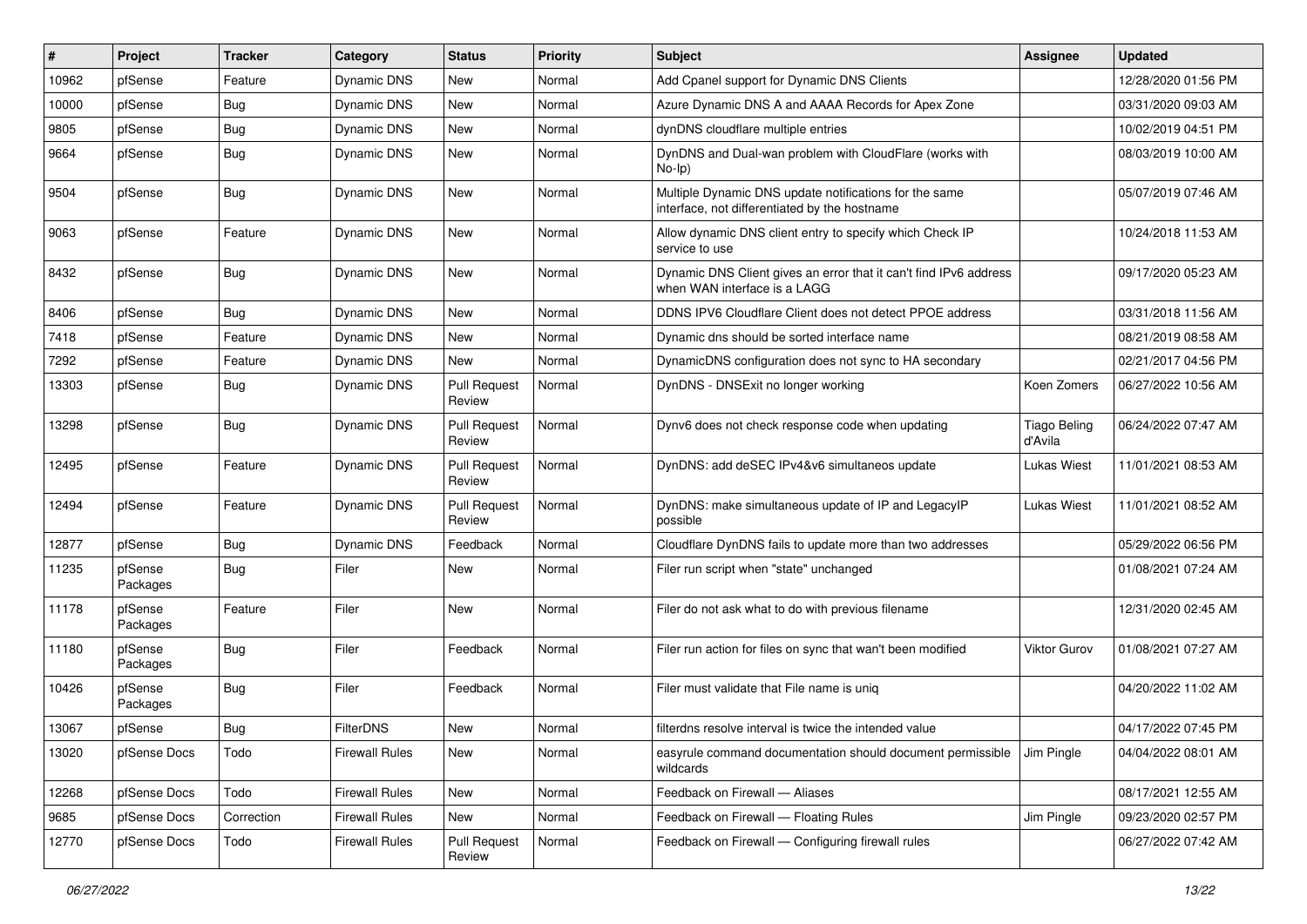| #     | Project             | <b>Tracker</b> | Category   | <b>Status</b> | Priority | Subject                                                                                    | <b>Assignee</b>     | <b>Updated</b>      |
|-------|---------------------|----------------|------------|---------------|----------|--------------------------------------------------------------------------------------------|---------------------|---------------------|
| 11184 | pfSense             | Bug            | FreeBSD    | New           | Normal   | PF: State policy cannot be configurable                                                    |                     | 02/09/2021 02:43 AM |
| 12740 | pfSense             | <b>Bug</b>     | FreeBSD    | Incomplete    | Normal   | panic: esp_input_cb: Unexpected address family                                             |                     | 01/27/2022 01:19 PM |
| 13284 | pfSense<br>Packages | Feature        | FreeRADIUS | New           | Normal   | Option to define "Issuer" in OPT configuration.                                            | Jakob<br>Nordgarden | 06/19/2022 12:10 PM |
| 12982 | pfSense<br>Packages | <b>Bug</b>     | FreeRADIUS | <b>New</b>    | Normal   | FreeRadius RadReply table entries missing from pf                                          |                     | 06/19/2022 05:38 PM |
| 12286 | pfSense<br>Packages | <b>Bug</b>     | FreeRADIUS | New           | Normal   | Add support for ntlm auth in LDAP                                                          |                     | 08/20/2021 08:27 AM |
| 12126 | pfSense<br>Packages | <b>Bug</b>     | FreeRADIUS | New           | Normal   | freeradius3 0.15.7 31                                                                      |                     | 10/11/2021 08:21 AM |
| 11802 | pfSense<br>Packages | <b>Bug</b>     | FreeRADIUS | <b>New</b>    | Normal   | FreeRADIUS sync                                                                            |                     | 05/10/2021 04:18 AM |
| 11138 | pfSense<br>Packages | Feature        | FreeRADIUS | <b>New</b>    | Normal   | new WebGUI checkboxes needed                                                               |                     | 12/07/2020 08:28 AM |
| 10695 | pfSense<br>Packages | <b>Bug</b>     | FreeRADIUS | <b>New</b>    | Normal   | FreeRadius Accounting skipping MBs after reboot due to power<br>down                       |                     | 06/24/2020 04:49 AM |
| 9704  | pfSense<br>Packages | Feature        | FreeRADIUS | <b>New</b>    | Normal   | Enable filter_username                                                                     |                     | 08/27/2019 12:07 PM |
| 8836  | pfSense<br>Packages | Feature        | FreeRADIUS | <b>New</b>    | Normal   | Define Idap group vlan assignment in users file                                            |                     | 08/26/2018 07:53 AM |
| 8769  | pfSense<br>Packages | Feature        | FreeRADIUS | New           | Normal   | Allow FreeRADIUS users to change their own Passwords and<br>Pins                           |                     | 10/11/2018 11:34 AM |
| 8589  | pfSense<br>Packages | <b>Bug</b>     | FreeRADIUS | <b>New</b>    | Normal   | FreeRadius 0.15.5 2 ignoring tunnelled-reply=no                                            |                     | 02/18/2019 03:40 PM |
| 8516  | pfSense<br>Packages | <b>Bug</b>     | FreeRADIUS | <b>New</b>    | Normal   | FreeRADIUS requires settings re-saved after pfSense upgrade                                | Jim Pingle          | 12/31/2021 05:58 PM |
| 8264  | pfSense<br>Packages | <b>Bug</b>     | FreeRADIUS | <b>New</b>    | Normal   | Radiusd restart on WAN change results in freeradius not running<br>(and possible solution) |                     | 04/21/2022 12:39 PM |
| 8224  | pfSense<br>Packages | Feature        | FreeRADIUS | <b>New</b>    | Normal   | Add "OU" field to FreeRADIUS page                                                          |                     | 02/21/2018 12:53 AM |
| 8031  | pfSense<br>Packages | Feature        | FreeRADIUS | <b>New</b>    | Normal   | FreeRADIUS copy entry function                                                             |                     | 08/16/2019 01:01 PM |
| 7403  | pfSense<br>Packages | <b>Bug</b>     | FreeRADIUS | New           | Normal   | Captive Portal + freeradius2 + MySQL problems with German<br>Umlaut                        |                     | 03/17/2017 09:12 AM |
| 4506  | pfSense<br>Packages | Feature        | FreeRADIUS | <b>New</b>    | Normal   | FreeRADIUS groups/hunt groups                                                              |                     | 03/10/2015 08:51 PM |
| 11054 | pfSense<br>Packages | Bug            | FreeRADIUS | Assigned      | Normal   | Check Client Certificate CN not working as described                                       | <b>Viktor Gurov</b> | 12/14/2021 07:22 AM |
| 10297 | pfSense<br>Packages | Feature        | FreeRADIUS | Assigned      | Normal   | IPv6 user attributes                                                                       |                     | 04/21/2022 12:39 PM |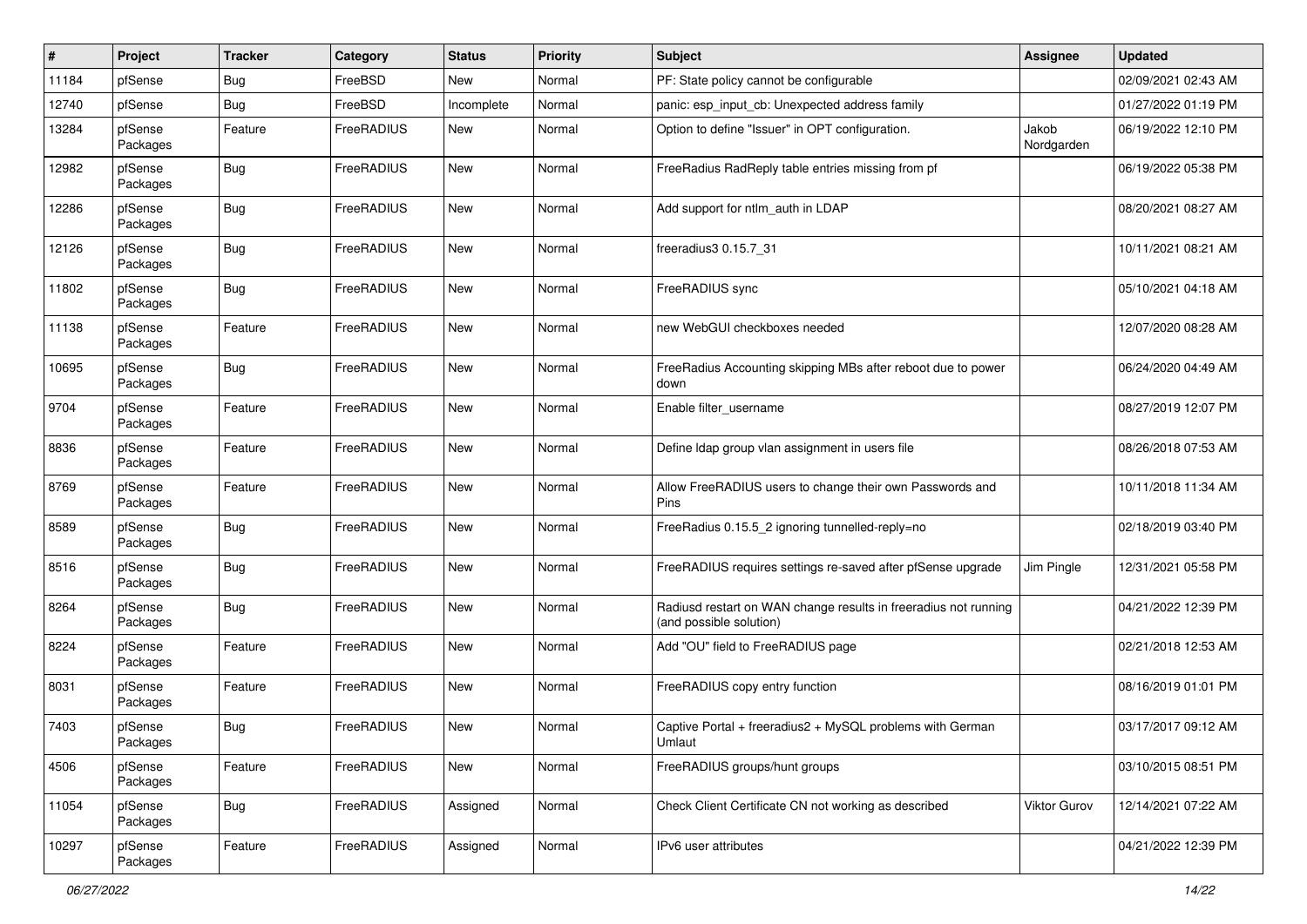| $\pmb{\#}$ | Project             | <b>Tracker</b> | Category          | <b>Status</b> | <b>Priority</b> | <b>Subject</b>                                                                                                                                                          | <b>Assignee</b>     | <b>Updated</b>      |
|------------|---------------------|----------------|-------------------|---------------|-----------------|-------------------------------------------------------------------------------------------------------------------------------------------------------------------------|---------------------|---------------------|
| 12742      | pfSense<br>Packages | Bug            | FreeRADIUS        | Feedback      | Normal          | freeRADIUS virtual-server-default: modules dailycounter,<br>monthlycounter, noresetcounter, expire_on_login in authorize<br>section prevent virtual server from loading |                     | 03/01/2022 12:45 PM |
| 11980      | pfSense<br>Packages | Bug            | <b>FreeRADIUS</b> | Feedback      | Normal          | EAP does not work with SQL backend                                                                                                                                      |                     | 07/21/2021 07:24 AM |
| 11746      | pfSense<br>Packages | Bug            | FreeRADIUS        | Feedback      | Normal          | Second LDAP server configuration misses the ipaNThash control<br>attribute                                                                                              | <b>Viktor Gurov</b> | 07/14/2021 01:44 PM |
| 11388      | pfSense<br>Packages | <b>Bug</b>     | FreeRADIUS        | Feedback      | Normal          | Captive Portal authentication error with MySQL backend                                                                                                                  | Viktor Gurov        | 02/10/2021 08:54 AM |
| 11331      | pfSense<br>Packages | <b>Bug</b>     | <b>FreeRADIUS</b> | Feedback      | Normal          | FreeRADIUS latest package upgrade broke Plain Mac<br>Authentication                                                                                                     | <b>Viktor Gurov</b> | 01/30/2021 10:08 AM |
| 10908      | pfSense<br>Packages | Feature        | <b>FreeRADIUS</b> | Feedback      | Normal          | FreeRADIUS server certificate not using full CA chain                                                                                                                   | Viktor Gurov        | 04/22/2022 02:19 AM |
| 10871      | pfSense<br>Packages | Feature        | FreeRADIUS        | Feedback      | Normal          | Extra time period counters for SQL backend                                                                                                                              | <b>Viktor Gurov</b> | 04/22/2022 02:19 AM |
| 8251       | pfSense<br>Packages | <b>Bug</b>     | <b>FreeRADIUS</b> | Feedback      | Normal          | Captiveportal + FreeRadius "Last activity" resets to Session start                                                                                                      |                     | 08/13/2019 11:10 AM |
| 12889      | pfSense<br>Packages | Feature        | <b>FRR</b>        | <b>New</b>    | Normal          | FRR GUI add set ipv6 next-hop global                                                                                                                                    |                     | 03/02/2022 06:10 AM |
| 12751      | pfSense<br>Packages | Bug            | <b>FRR</b>        | <b>New</b>    | Normal          | Improve FRR route restoration after gateway events                                                                                                                      |                     | 02/06/2022 11:07 PM |
| 12084      | pfSense<br>Packages | <b>Bug</b>     | <b>FRR</b>        | New           | Normal          | libfrr.so.0 error on SG-1100                                                                                                                                            |                     | 06/26/2021 08:22 AM |
| 11963      | pfSense<br>Packages | Feature        | <b>FRR</b>        | <b>New</b>    | Normal          | Dynamically change OSPF interface costs on selected interfaces<br>on CARP event                                                                                         |                     | 05/26/2021 04:13 AM |
| 11841      | pfSense<br>Packages | <b>Bug</b>     | FRR               | New           | Normal          | FRR access lists default bahavior changed to permit by default                                                                                                          |                     | 04/22/2021 09:52 AM |
| 11835      | pfSense<br>Packages | Bug            | <b>FRR</b>        | New           | Normal          | FRR OSPF redistributed connected routes disappearing                                                                                                                    |                     | 04/22/2021 07:11 AM |
| 11823      | pfSense<br>Packages | Feature        | <b>FRR</b>        | <b>New</b>    | Normal          | Route handling enhancements                                                                                                                                             |                     | 04/19/2021 06:23 PM |
| 11703      | pfSense<br>Packages | Feature        | <b>FRR</b>        | New           | Normal          | add Krill and Routinator support BGP RPKI                                                                                                                               |                     | 03/18/2021 07:47 PM |
| 10935      | pfSense<br>Packages | Bug            | <b>FRR</b>        | New           | Normal          | FRR 0.6.7-6 - BGPD service recycled IPv6 without Route Map                                                                                                              |                     | 12/30/2020 05:00 PM |
| 10653      | pfSense<br>Packages | Feature        | <b>FRR</b>        | New           | Normal          | Allow to download frr_status                                                                                                                                            | Jim Pingle          | 06/11/2020 01:21 AM |
| 10516      | pfSense<br>Packages | <b>Bug</b>     | <b>FRR</b>        | <b>New</b>    | Normal          | <b>FRR Access list</b>                                                                                                                                                  |                     | 12/06/2020 11:02 PM |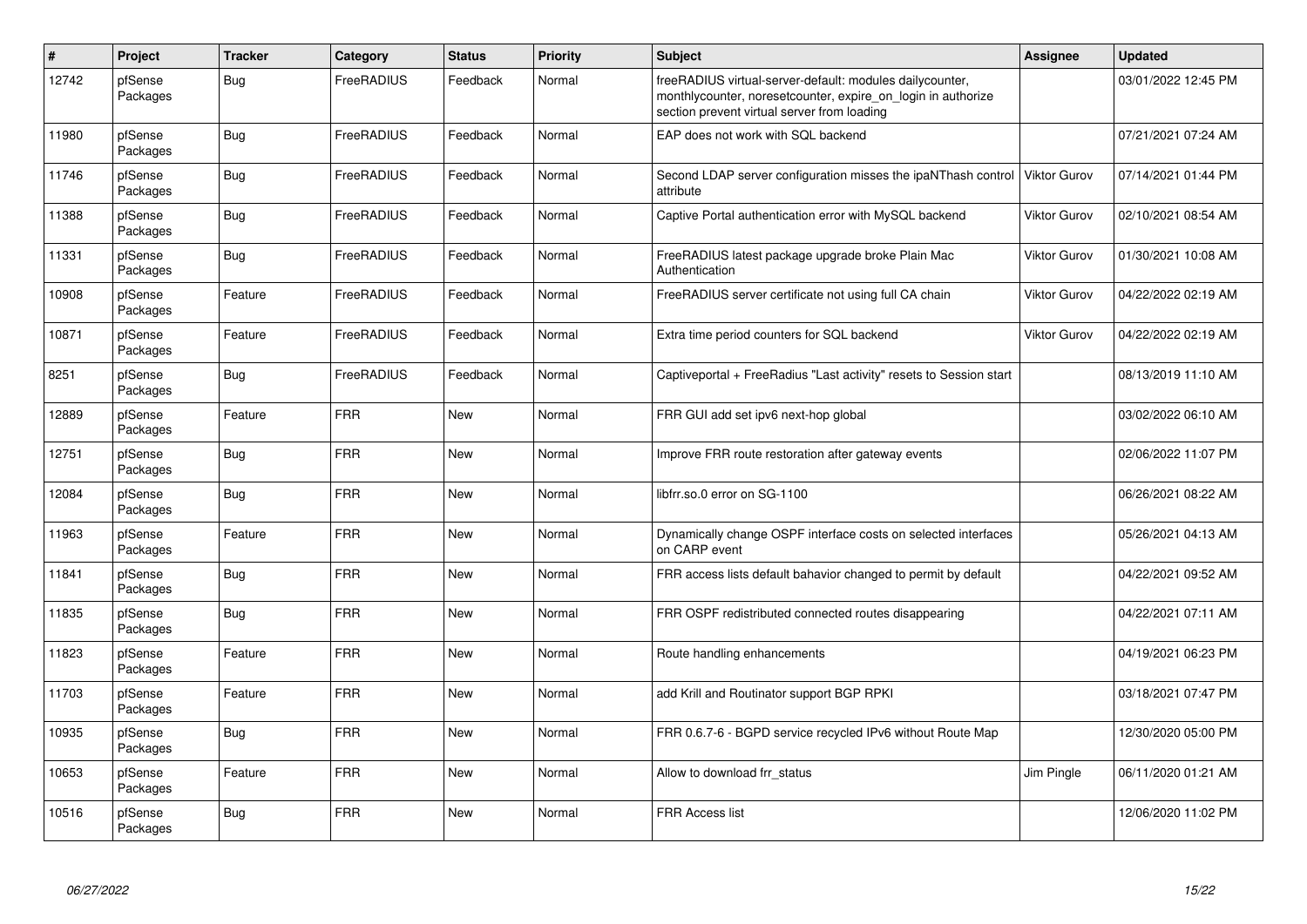| #     | Project             | <b>Tracker</b> | Category   | <b>Status</b>                 | Priority | <b>Subject</b>                                                                                                                                              | <b>Assignee</b>     | <b>Updated</b>      |
|-------|---------------------|----------------|------------|-------------------------------|----------|-------------------------------------------------------------------------------------------------------------------------------------------------------------|---------------------|---------------------|
| 10503 | pfSense<br>Packages | <b>Bug</b>     | <b>FRR</b> | <b>New</b>                    | Normal   | Flapping any GW in multi-WAN influences restating all IPsec<br>tunnels in FRR which leads to dropping all IPsec VTI static<br>routes and related BGP issues |                     | 05/08/2020 07:51 PM |
| 10294 | pfSense<br>Packages | <b>Bug</b>     | <b>FRR</b> | <b>New</b>                    | Normal   | FRR Route Counts Incorrect on Status Page                                                                                                                   | Jim Pingle          | 02/26/2020 11:08 AM |
| 9545  | pfSense<br>Packages | Feature        | <b>FRR</b> | <b>New</b>                    | Normal   | Enable MULTIPATH in FRR                                                                                                                                     | Jim Pingle          | 09/18/2020 12:52 PM |
| 11836 | pfSense<br>Packages | Bug            | <b>FRR</b> | Assigned                      | Normal   | FRR ACCEPTFILTER unstable                                                                                                                                   | Viktor Gurov        | 02/14/2022 07:20 AM |
| 12965 | pfSense<br>Packages | <b>Bug</b>     | <b>FRR</b> | <b>Pull Request</b><br>Review | Normal   | FRR BFD peer configuration is handled incorrectly in some<br>cases                                                                                          | Viktor Gurov        | 03/22/2022 08:04 AM |
| 11377 | pfSense<br>Packages | Bug            | <b>FRR</b> | <b>Pull Request</b><br>Review | Normal   | FRR deinstall                                                                                                                                               |                     | 03/10/2021 08:21 AM |
| 11206 | pfSense<br>Packages | Feature        | <b>FRR</b> | <b>Pull Request</b><br>Review | Normal   | <b>FRR 7.5</b>                                                                                                                                              | Jim Pingle          | 01/08/2021 12:47 PM |
| 12951 | pfSense<br>Packages | <b>Bug</b>     | <b>FRR</b> | Feedback                      | Normal   | FRR cannot remove IPv6 routes                                                                                                                               |                     | 03/22/2022 09:24 PM |
| 12653 | pfSense<br>Packages | Regression     | <b>FRR</b> | Feedback                      | Normal   | RIP related startup error                                                                                                                                   | Viktor Gurov        | 12/30/2021 08:37 AM |
| 12167 | pfSense<br>Packages | <b>Bug</b>     | <b>FRR</b> | Feedback                      | Normal   | BGP TCP setkey not set if neighbor is in peer group                                                                                                         | Viktor Gurov        | 09/16/2021 09:38 AM |
| 11961 | pfSense<br>Packages | <b>Bug</b>     | <b>FRR</b> | Feedback                      | Normal   | FRR OSPF add unwanted area 0 authentication to router ospf                                                                                                  | Viktor Gurov        | 09/16/2021 10:25 PM |
| 11847 | pfSense<br>Packages | <b>Bug</b>     | <b>FRR</b> | Feedback                      | Normal   | Filters not applied to PEER Groups                                                                                                                          | Viktor Gurov        | 07/30/2021 07:45 PM |
| 11693 | pfSense<br>Packages | <b>Bug</b>     | <b>FRR</b> | Feedback                      | Normal   | IPv6 static routing fails                                                                                                                                   | Viktor Gurov        | 04/26/2022 08:50 AM |
| 11681 | pfSense<br>Packages | <b>Bug</b>     | <b>FRR</b> | Feedback                      | Normal   | FRR generates invalid BFD configuration after removing<br>interfaces                                                                                        | Viktor Gurov        | 07/14/2021 04:40 PM |
| 11477 | pfSense<br>Packages | Bug            | <b>FRR</b> | Feedback                      | Normal   | FRR does not recognize some BFD options                                                                                                                     | Viktor Gurov        | 02/26/2021 10:52 PM |
| 11404 | pfSense<br>Packages | <b>Bug</b>     | <b>FRR</b> | Feedback                      | Normal   | Incorrect prefix/access lists migration on update                                                                                                           | <b>Viktor Gurov</b> | 02/18/2021 09:49 AM |
| 11345 | pfSense<br>Packages | <b>Bug</b>     | <b>FRR</b> | Feedback                      | Normal   | FRR-OSPF - No "prefix-list" possible                                                                                                                        | Jim Pingle          | 02/04/2021 11:03 PM |
| 11301 | pfSense<br>Packages | Feature        | <b>FRR</b> | Feedback                      | Normal   | Switch FRR to use default rc file as a service control base                                                                                                 | Jim Pingle          | 01/28/2021 09:35 AM |
| 11130 | pfSense<br>Packages | Feature        | <b>FRR</b> | Feedback                      | Normal   | FRR RIP support                                                                                                                                             | Jim Pingle          | 12/31/2021 04:19 PM |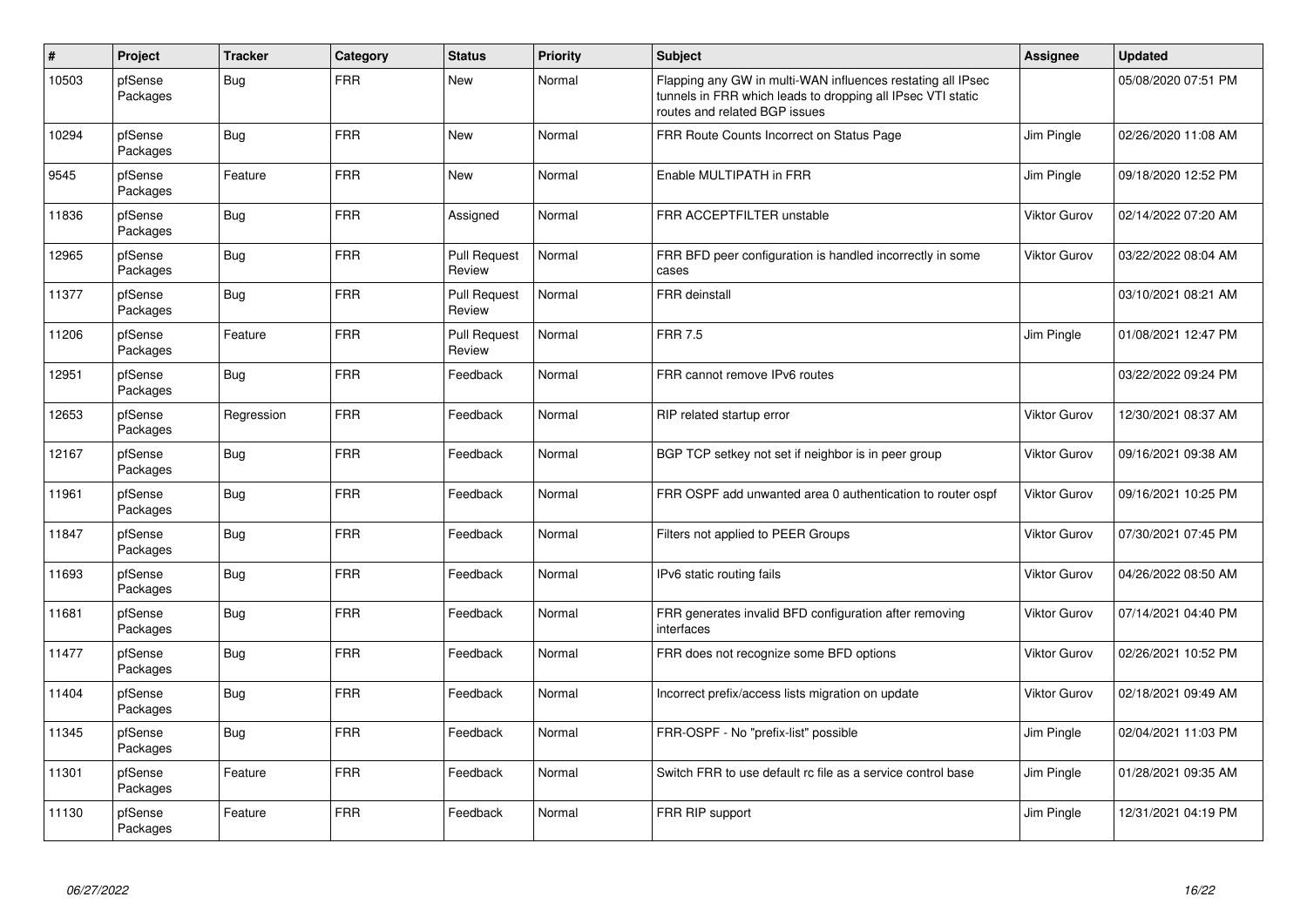| $\pmb{\#}$ | Project             | <b>Tracker</b> | Category              | <b>Status</b>                 | <b>Priority</b> | <b>Subject</b>                                                                                                                                 | <b>Assignee</b>       | <b>Updated</b>      |
|------------|---------------------|----------------|-----------------------|-------------------------------|-----------------|------------------------------------------------------------------------------------------------------------------------------------------------|-----------------------|---------------------|
| 10789      | pfSense<br>Packages | Feature        | <b>FRR</b>            | Feedback                      | Normal          | FRR integrated configuration and hitless reloads                                                                                               | Jim Pingle            | 01/20/2021 11:16 PM |
| 6651       | pfSense<br>Packages | Feature        | <b>FRR</b>            | Feedback                      | Normal          | Loopback interfaces                                                                                                                            | Christian<br>McDonald | 12/25/2021 02:42 PM |
| 13242      | pfSense             | Feature        | Gateway<br>Monitoring | <b>New</b>                    | Normal          | Enhancements to static route creation/deletion for dpinger<br>monitor IPs                                                                      |                       | 06/03/2022 11:20 AM |
| 13076      | pfSense             | <b>Bug</b>     | Gateway<br>Monitoring | New                           | Normal          | Marking a gateway as down does not affect IPsec entries using<br>gateway groups                                                                |                       | 06/03/2022 10:32 AM |
| 12811      | pfSense             | <b>Bug</b>     | Gateway<br>Monitoring | New                           | Normal          | Services are not restarted when PPP interfaces connect                                                                                         | Jim Pingle            | 05/31/2022 05:34 PM |
| 7671       | pfSense             | Feature        | Gateway<br>Monitoring | New                           | Normal          | Gateway Monitoring Via Custom Script or Telnet.                                                                                                |                       | 09/18/2020 02:59 PM |
| 6333       | pfSense             | Bug            | Gateway<br>Monitoring | Confirmed                     | Normal          | Bootup starts/restarts dpinger multiple times                                                                                                  | Luiz Souza            | 11/16/2020 01:11 PM |
| 3132       | pfSense             | <b>Bug</b>     | Gateway<br>Monitoring | In Progress                   | Normal          | Gateway events for IPv6 affect IPv4 services and vice versa                                                                                    | <b>Viktor Gurov</b>   | 05/10/2022 03:10 PM |
| 13295      | pfSense             | <b>Bug</b>     | Gateway<br>Monitoring | <b>Pull Request</b><br>Review | Normal          | Incorrect function parameters for "get_dpinger_status()" call in<br>`gwlb.inc`                                                                 |                       | 06/24/2022 07:25 AM |
| 12920      | pfSense             | <b>Bug</b>     | Gateway<br>Monitoring | <b>Pull Request</b><br>Review | Normal          | Gateway behavior differs when the gateway does not exist in<br>config.xml                                                                      | Viktor Gurov          | 06/12/2022 01:27 PM |
| 11960      | pfSense             | <b>Bug</b>     | Gateway<br>Monitoring | Feedback                      | Normal          | Gateway Monitoring Traffic Goes Out Default Gateway                                                                                            |                       | 12/20/2021 05:43 AM |
| 12942      | pfSense             | <b>Bug</b>     | Gateways              | New                           | Normal          | Code to kill states for old gateway when reconnecting an<br>interface is incorrect                                                             | Jim Pingle            | 03/22/2022 01:25 PM |
| 12857      | pfSense             | Bug            | Gateways              | New                           | Normal          | Firewall gateway goes away when making changes to Bridge0<br>device                                                                            |                       | 02/27/2022 11:20 AM |
| 12764      | pfSense             | <b>Bug</b>     | Gateways              | <b>New</b>                    | Normal          | VTI gateway status is pending after assigning the VTI interface                                                                                |                       | 02/07/2022 05:41 AM |
| 12077      | pfSense             | Feature        | Gateways              | New                           | Normal          | Allow stick-connections per gateway group                                                                                                      |                       | 06/24/2021 08:45 AM |
| 10875      | pfSense             | <b>Bug</b>     | Gateways              | New                           | Normal          | PPP periodic reset does not fully restore gateway group<br>round-robin functionality                                                           | Luiz Souza            | 11/05/2020 07:44 AM |
| 9650       | pfSense             | <b>Bug</b>     | Gateways              | New                           | Normal          | IPv6 connection drops (ir-)regular on Kabelvodafone (German<br>cable ISP)                                                                      |                       | 07/27/2019 07:14 AM |
| 8343       | pfSense             | <b>Bug</b>     | Gateways              | New                           | Normal          | Gateway Routes (Default Routes) not removed in Kernel when<br>removed trom GUI                                                                 |                       | 05/14/2020 01:22 AM |
| 11570      | pfSense             | Regression     | Gateways              | <b>Pull Request</b><br>Review | Normal          | Gateway monitoring services is not always restarted on interface<br>events, which may prevent a WAN from recovering back to an<br>online state | <b>Viktor Gurov</b>   | 06/22/2022 09:04 PM |
| 12570      | pfSense Docs        | Correction     | General               | New                           | Normal          | Active appliance list missing 6100                                                                                                             |                       | 12/06/2021 11:41 AM |
| 10821      | pfSense Docs        | Correction     | General               | New                           | Normal          | Use neutral language alternatives                                                                                                              | Jim Pingle            | 09/23/2020 10:43 AM |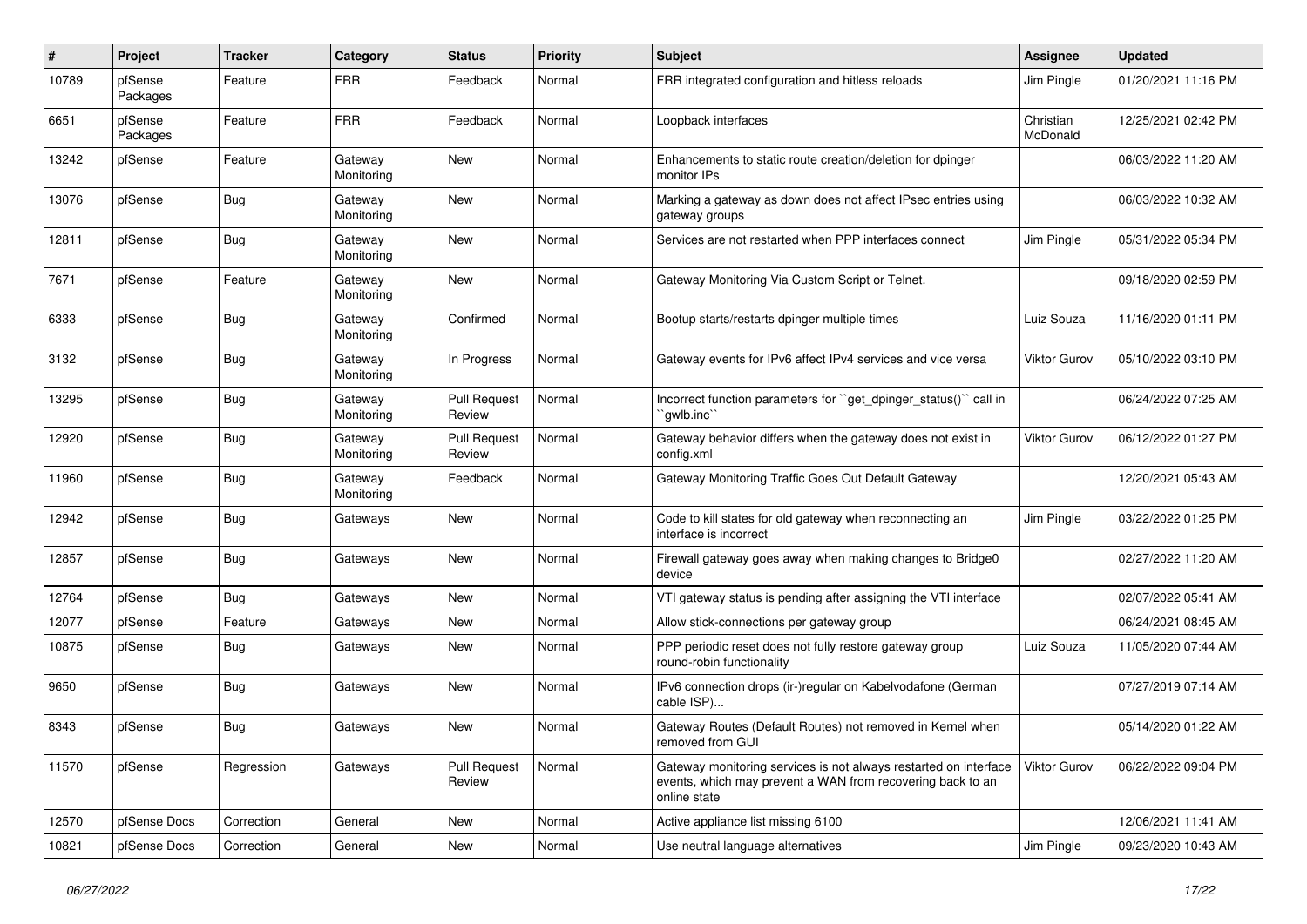| $\vert$ # | <b>Project</b>      | <b>Tracker</b> | Category | <b>Status</b> | <b>Priority</b> | <b>Subject</b>                                                                                      | Assignee     | <b>Updated</b>      |
|-----------|---------------------|----------------|----------|---------------|-----------------|-----------------------------------------------------------------------------------------------------|--------------|---------------------|
| 9370      | pfSense Docs        | Correction     | General  | In Progress   | Normal          | Update old screenshots                                                                              | Jim Pingle   | 12/03/2021 09:55 AM |
| 12465     | pfSense<br>Packages | Feature        | haproxy  | <b>New</b>    | Normal          | Add forwardfor advanced usecases                                                                    |              | 10/16/2021 07:35 PM |
| 12427     | pfSense<br>Packages | Todo           | haproxy  | New           | Normal          | ha-proxy: action order in the GUI is not keeped in the resulting<br>ha-proxy configuration          |              | 10/06/2021 07:02 AM |
| 11036     | pfSense<br>Packages | Bug            | haproxy  | New           | Normal          | <b>HAproxy ACL</b>                                                                                  |              | 02/11/2022 11:27 AM |
| 9599      | pfSense<br>Packages | Feature        | haproxy  | <b>New</b>    | Normal          | Support for "peers" in HAproxy                                                                      |              | 06/25/2019 01:47 AM |
| 9500      | pfSense<br>Packages | Bug            | haproxy  | New           | Normal          | HAproxy does not delete non-applicable action config                                                |              | 01/18/2022 06:28 AM |
| 9261      | pfSense<br>Packages | <b>Bug</b>     | haproxy  | New           | Normal          | haproxy GUI failure                                                                                 |              | 01/08/2019 12:41 PM |
| 9077      | pfSense<br>Packages | Feature        | haproxy  | New           | Normal          | haproxy UI: Add seperator lines                                                                     |              | 10/29/2018 06:06 AM |
| 8982      | pfSense<br>Packages | Feature        | haproxy  | <b>New</b>    | Normal          | HAproxy ACL support for map in configuration UI                                                     |              | 06/25/2019 01:49 AM |
| 8902      | pfSense<br>Packages | Bug            | haproxy  | New           | Normal          | HAproxy package not use custom DNS for lookup on apply new<br>config                                |              | 09/16/2018 08:16 AM |
| 8869      | pfSense<br>Packages | Feature        | haproxy  | <b>New</b>    | Normal          | HAproxy should use RFC 7919 DH parameter files                                                      |              | 10/17/2018 10:46 AM |
| 8232      | pfSense<br>Packages | Feature        | haproxy  | New           | Normal          | different ssl options based on the sni name                                                         |              | 01/30/2019 10:36 AM |
| 8213      | pfSense<br>Packages | Bug            | haproxy  | <b>New</b>    | Normal          | acl src file not populated from alias                                                               |              | 12/21/2017 02:02 PM |
| 8121      | pfSense<br>Packages | Feature        | haproxy  | New           | Normal          | haproxy, allow to generate backends even they don't seem to be<br>used                              |              | 11/23/2017 04:04 AM |
| 7686      | pfSense<br>Packages | Feature        | haproxy  | <b>New</b>    | Normal          | Add option in HAProxy to configure SSL defaults based on the<br>Mozilla SSL Configuration Generator |              | 08/16/2019 01:09 PM |
| 7462      | pfSense<br>Packages | <b>Bug</b>     | haproxy  | <b>New</b>    | Normal          | HAproxy not rebinding properly after WAN DHCP IP change                                             |              | 01/11/2018 09:15 AM |
| 6861      | pfSense<br>Packages | <b>Bug</b>     | haproxy  | New           | Normal          | Ha-Proxy duplicated backend used in place of original backend                                       |              | 02/18/2019 05:30 PM |
| 6784      | pfSense<br>Packages | Bug            | haproxy  | New           | Normal          | HAProxy version .48 will not use URL Table Alias for front end<br>listener                          |              | 02/18/2019 05:32 PM |
| 13022     | pfSense<br>Packages | Bug            | haproxy  | Feedback      | Normal          | HAProxy - Sub Frontends ignore Client verification CA<br>certificates                               |              | 04/06/2022 12:55 PM |
| 11937     | pfSense<br>Packages | <b>Bug</b>     | haproxy  | Feedback      | Normal          | HAproxy "Use Client-IP" option breaks Captive Portal                                                | Viktor Gurov | 06/22/2021 08:48 AM |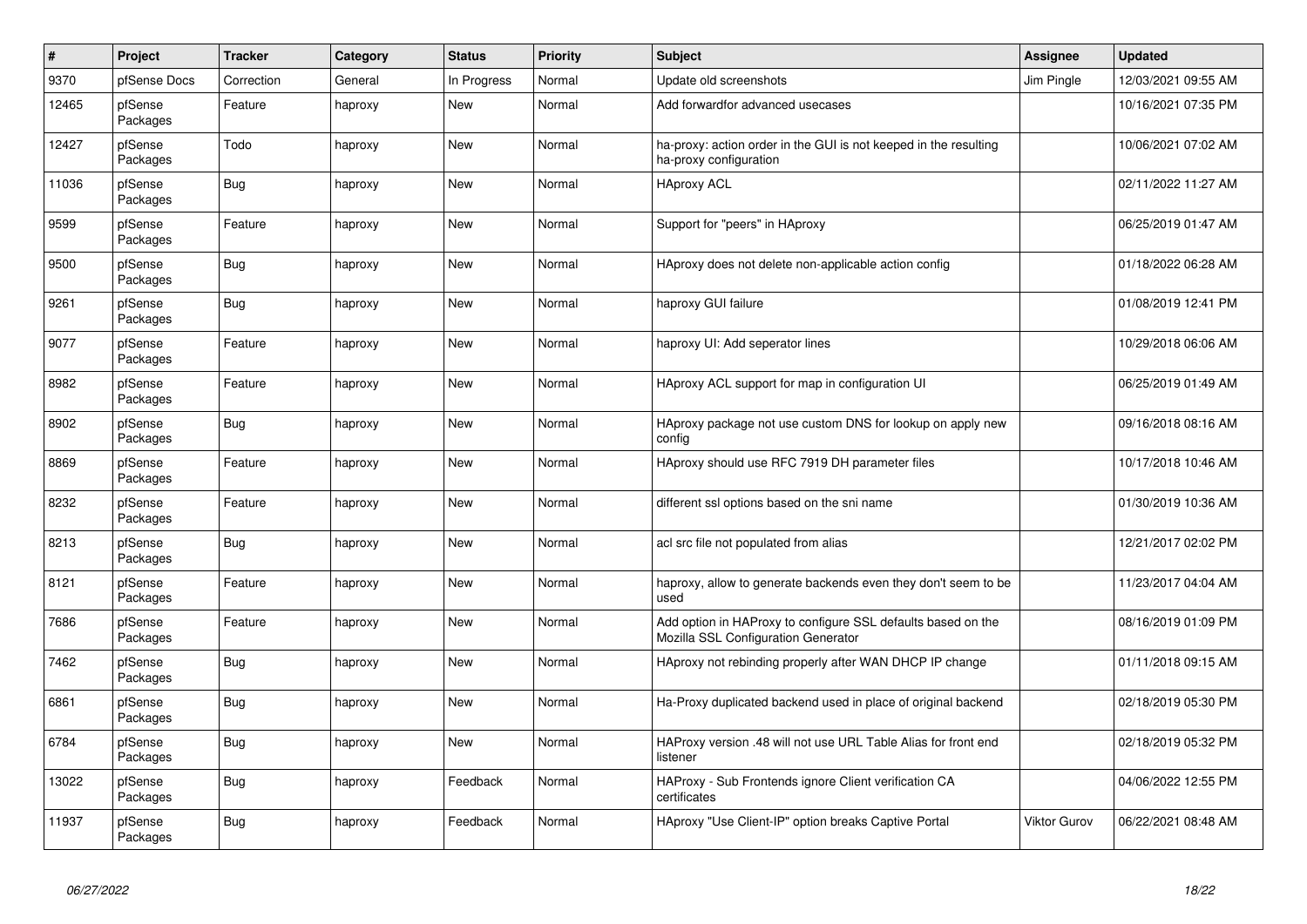| #     | Project             | <b>Tracker</b>     | Category                 | <b>Status</b> | <b>Priority</b> | <b>Subject</b>                                                                                     | <b>Assignee</b> | <b>Updated</b>      |
|-------|---------------------|--------------------|--------------------------|---------------|-----------------|----------------------------------------------------------------------------------------------------|-----------------|---------------------|
| 11756 | pfSense<br>Packages | <b>Bug</b>         | haproxy                  | Feedback      | Normal          | HaProxy does not transfer backend states during reload                                             | Viktor Gurov    | 07/14/2021 01:21 PM |
| 11491 | pfSense<br>Packages | <b>Bug</b>         | haproxy                  | Feedback      | Normal          | haproxy-devel v0.62 2 - startup error 'httpchk'                                                    | Viktor Gurov    | 06/22/2021 08:46 AM |
| 10936 | pfSense<br>Packages | <b>Bug</b>         | haproxy                  | Feedback      | Normal          | both haproxy/haproxy-devel non-existent option lb-agent-chk                                        |                 | 04/21/2022 12:40 PM |
| 10779 | pfSense<br>Packages | Feature            | haproxy                  | Feedback      | Normal          | HAProxy SSL/TLS Compatibility Mode                                                                 | Viktor Gurov    | 04/22/2022 02:20 AM |
| 10739 | pfSense<br>Packages | Feature            | haproxy                  | Feedback      | Normal          | Update HAproxy-devel package to 2.2 and HAproxy to 2.0                                             | Viktor Gurov    | 10/03/2021 03:53 PM |
| 9335  | pfSense<br>Packages | Bug                | haproxy                  | Feedback      | Normal          | Stored XSS in HAProxy / haproxy listeners edit.php                                                 | Jim Pingle      | 02/18/2019 09:35 AM |
| 7039  | pfSense<br>Packages | <b>Bug</b>         | haproxy                  | Feedback      | Normal          | HAProxy backend configuration does not handle intermediate<br>CAs properly                         |                 | 04/21/2022 12:40 PM |
| 12861 | pfSense Docs        | Correction         | Hardware                 | New           | Normal          | pfSense hardware tuning guide references obsolete interface<br>loader variable & buffer limits     |                 | 02/23/2022 05:31 PM |
| 12659 | pfSense Docs        | Todo               | Hardware                 | <b>New</b>    | Normal          | Feedback on Hardware - Hardware Tuning and<br>Troubleshooting - Flow Control for ix                |                 | 01/16/2022 10:22 AM |
| 12597 | pfSense Docs        | <b>New Content</b> | Hardware                 | <b>New</b>    | Normal          | How to reset IPMI settings and password for Netgate appliances                                     |                 | 05/07/2022 12:33 PM |
| 12461 | pfSense Docs        | Todo               | Hardware                 | New           | Normal          | Improve macOS Serial Command Instructions                                                          |                 | 10/15/2021 03:47 PM |
| 12237 | pfSense Docs        | Todo               | Hardware                 | New           | Normal          | Feedback on Hardware - Hardware Tuning and<br>Troubleshooting                                      |                 | 08/10/2021 03:13 AM |
| 13206 | pfSense Plus        | Bug                | Hardware / Drivers       | New           | Normal          | SG-3100 LED GPIO hangs                                                                             |                 | 06/11/2022 07:01 PM |
| 13003 | pfSense             | Bug                | Hardware / Drivers       | New           | Normal          | Malicious Driver Detection event on ixl driver                                                     |                 | 06/25/2022 05:00 PM |
| 12534 | pfSense Plus        | Feature            | Hardware / Drivers       | New           | Normal          | Generate a ISO Image for Remote Restore of pfSense Plus on<br>the XG-1537 and 1541 units with IPMI |                 | 05/30/2022 10:28 AM |
| 12300 | pfSense             | Feature            | Hardware / Drivers       | <b>New</b>    | Normal          | Add Aquantia Atlantic driver to pfsense                                                            |                 | 09/14/2021 06:49 AM |
| 11876 | pfSense             | Feature            | Hardware / Drivers       | New           | Normal          | OpenSSL does not use QAT acceleration on pfSense Plus<br>21.02-RELEASE-p1 or 21.05-DEVELOPMENT     |                 | 05/03/2021 08:02 AM |
| 11770 | pfSense Plus        | Bug                | Hardware / Drivers       | <b>New</b>    | Normal          | Pantech UML295 USB Modem No Longer Functional                                                      |                 | 04/01/2021 11:28 AM |
| 11732 | pfSense Plus        | Feature            | Hardware / Drivers       | New           | Normal          | Add VXLAN Support to pfSense Plus                                                                  |                 | 03/15/2022 02:35 AM |
| 11731 | pfSense             | <b>Bug</b>         | Hardware / Drivers   New |               | Normal          | Missing support for Realtek USB NICs                                                               |                 | 03/30/2021 04:32 AM |
| 10805 | pfSense             | Feature            | Hardware / Drivers   New |               | Normal          | Intel QAT (QuickAssist) encryption support for PfSense                                             |                 | 07/31/2020 03:13 PM |
| 10584 | pfSense             | Bug                | Hardware / Drivers   New |               | Normal          | SG-3100 with M.2: shutdown instead of reboot                                                       |                 | 07/21/2020 03:08 AM |
| 9800  | pfSense             | Feature            | Hardware / Drivers New   |               | Normal          | Add toggle for net.isr.dispatch=deferred in GUI                                                    |                 | 09/29/2019 06:18 AM |
| 8324  | pfSense             | <b>Bug</b>         | Hardware / Drivers   New |               | Normal          | bxe cards require promisc for OSPF                                                                 | Luiz Souza      | 05/25/2020 03:19 PM |
| 8309  | pfSense             | Feature            | Hardware / Drivers   New |               | Normal          | Include apuled driver to add support for LEDs on PC Engines<br>APU boards                          | Darryn Storm    | 08/20/2019 08:47 AM |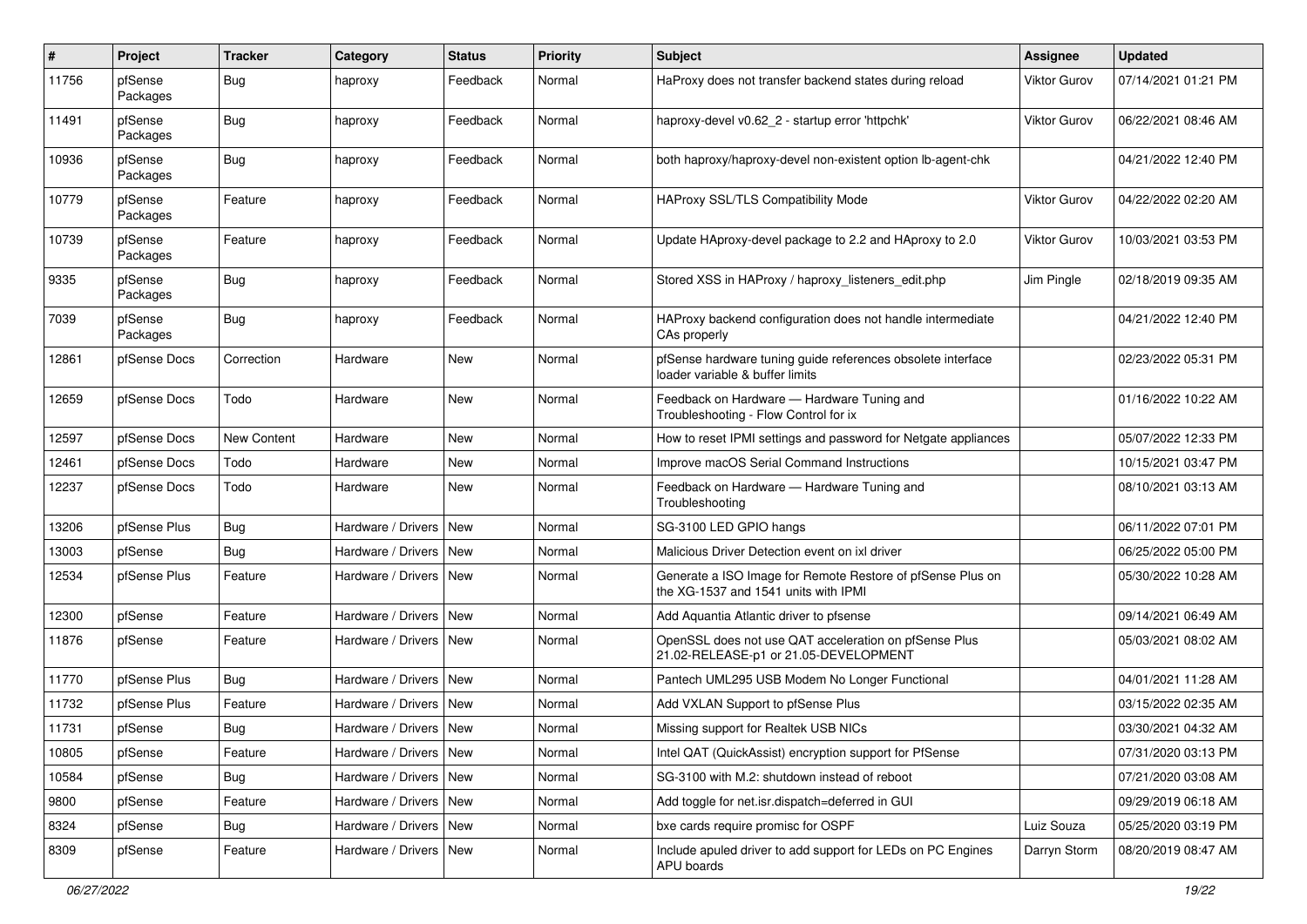| #     | Project      | <b>Tracker</b> | Category                   | <b>Status</b> | <b>Priority</b> | <b>Subject</b>                                                                                    | <b>Assignee</b> | <b>Updated</b>      |
|-------|--------------|----------------|----------------------------|---------------|-----------------|---------------------------------------------------------------------------------------------------|-----------------|---------------------|
| 7720  | pfSense      | Feature        | Hardware / Drivers         | <b>New</b>    | Normal          | Add general watchdog kernel modules (like ichwd) and<br>watchdogd support in the GUI.             |                 | 08/19/2019 01:20 PM |
| 7212  | pfSense      | Feature        | Hardware / Drivers         | New           | Normal          | Provide Driver for SG-1000 Crypto Accelerator                                                     | Luiz Souza      | 08/20/2019 08:46 AM |
| 6574  | pfSense      | Feature        | Hardware / Drivers         | New           | Normal          | Support USB RNDIS network interfaces                                                              |                 | 08/20/2019 08:46 AM |
| 12821 | pfSense      | Regression     | Hardware / Drivers         | l Confirmed   | Normal          | Intel e1000 driver (em & igb) cannot pass VLAN0 tagged packets                                    |                 | 06/05/2022 08:23 AM |
| 9094  | pfSense      | <b>Bug</b>     | Hardware / Drivers         | Assigned      | Normal          | MBT console settings are not forced to video console                                              |                 | 11/07/2018 10:23 AM |
| 10621 | pfSense      | Feature        | Hardware / Drivers         | l Feedback    | Normal          | Update system.inc/system identify specific platform() update to<br>accommodate AWS, Azure and GCP |                 | 06/02/2020 03:16 PM |
| 10577 | pfSense      | <b>Bug</b>     | Hardware / Drivers         | Feedback      | Normal          | intel x553 (c3000 chipset) loading x520 driver                                                    |                 | 05/28/2020 03:59 AM |
| 12411 | pfSense Docs | Todo           | <b>High Availability</b>   | <b>New</b>    | Normal          | Feedback on High Availability — pfSense XML-RPC Config Sync<br>Overview                           |                 | 09/29/2021 10:39 AM |
| 11739 | pfSense Docs | New Content    | <b>High Availability</b>   | New           | Normal          | Manual Outbound NAT rules in HA setup                                                             |                 | 07/09/2021 08:26 AM |
| 11714 | pfSense Docs | New Content    | <b>High Availability</b>   | <b>New</b>    | Normal          | Feedback on Troubleshooting - Troubleshooting High<br><b>Availability DHCP Failover</b>           |                 | 03/21/2021 05:58 PM |
| 13277 | pfSense      | <b>Bug</b>     | <b>IGMP Proxy</b>          | New           | Normal          | IGMP Proxy webConfigurator Page Always Produces Error                                             |                 | 06/16/2022 07:50 PM |
| 13276 | pfSense      | <b>Bug</b>     | <b>IGMP Proxy</b>          | New           | Normal          | IGMP Proxy Error Message for Logging Links to System Log<br>Instead of Routing Log                |                 | 06/16/2022 07:48 PM |
| 12079 | pfSense      | Bug            | <b>IGMP Proxy</b>          | <b>New</b>    | Normal          | IGMPProxy: kernel panic, Sleeping thread owns a non-sleepable<br>lock                             | Mateusz Guzik   | 05/10/2022 03:14 PM |
| 11954 | pfSense      | Feature        | <b>IGMP Proxy</b>          | New           | Normal          | Multicast limits                                                                                  |                 | 05/25/2021 12:36 AM |
| 11953 | pfSense      | <b>Bug</b>     | <b>IGMP Proxy</b>          | <b>New</b>    | Normal          | XG-1541 crashes when igmpproxy is enabled and network<br>interfaces status change                 |                 | 05/24/2021 04:55 PM |
| 10150 | pfSense      | <b>Bug</b>     | <b>IGMP Proxy</b>          | New           | Normal          | IGMP Proxy does not scale to hundreds of streams                                                  |                 | 01/03/2020 02:56 AM |
| 9338  | pfSense      | <b>Bug</b>     | <b>IGMP Proxy</b>          | <b>New</b>    | Normal          | igmpproxy ignoring downstream vlan interface                                                      |                 | 02/22/2019 03:48 AM |
| 8711  | pfSense      | <b>Bug</b>     | <b>IGMP Proxy</b>          | New           | Normal          | igmpproxy with PPPoE Interfaces                                                                   |                 | 07/28/2018 09:21 AM |
| 3862  | pfSense      | Feature        | <b>IGMP Proxy</b>          | <b>New</b>    | Normal          | Allow configuration of IGMP proxy's 'quickleave' parameter from<br>the web interface              |                 | 04/05/2016 03:24 AM |
| 3382  | pfSense      | <b>Bug</b>     | <b>IGMP Proxy</b>          | <b>New</b>    | Normal          | IGMPPROXY fails with more than 32 interfaces                                                      |                 | 07/12/2016 11:01 PM |
| 13108 | pfSense Docs | Todo           | Installation /<br>Upgrades | New           | Normal          | ZFS filesystem implications                                                                       | Jim Pingle      | 04/27/2022 03:18 PM |
| 12974 | pfSense Plus | Bug            | Installer                  | <b>New</b>    | Normal          | Typing anything into 1100/2100 recovery installer causes<br>process to stop                       |                 | 06/05/2022 04:10 PM |
| 12960 | pfSense      | <b>Bug</b>     | Installer                  | <b>New</b>    | Normal          | VGA installer image defaults to serial console, serial console is<br>default in GUI settings      |                 | 05/10/2022 03:19 PM |
| 12367 | pfSense      | Todo           | Installer                  | <b>New</b>    | Normal          | ZFS: Do not show memstick disk on target list                                                     |                 | 09/13/2021 07:37 AM |
| 11363 | pfSense      | <b>Bug</b>     | Installer                  | New           | Normal          | Clean Install 2.5.0 fails due to hardware incompability                                           |                 | 02/04/2021 11:06 AM |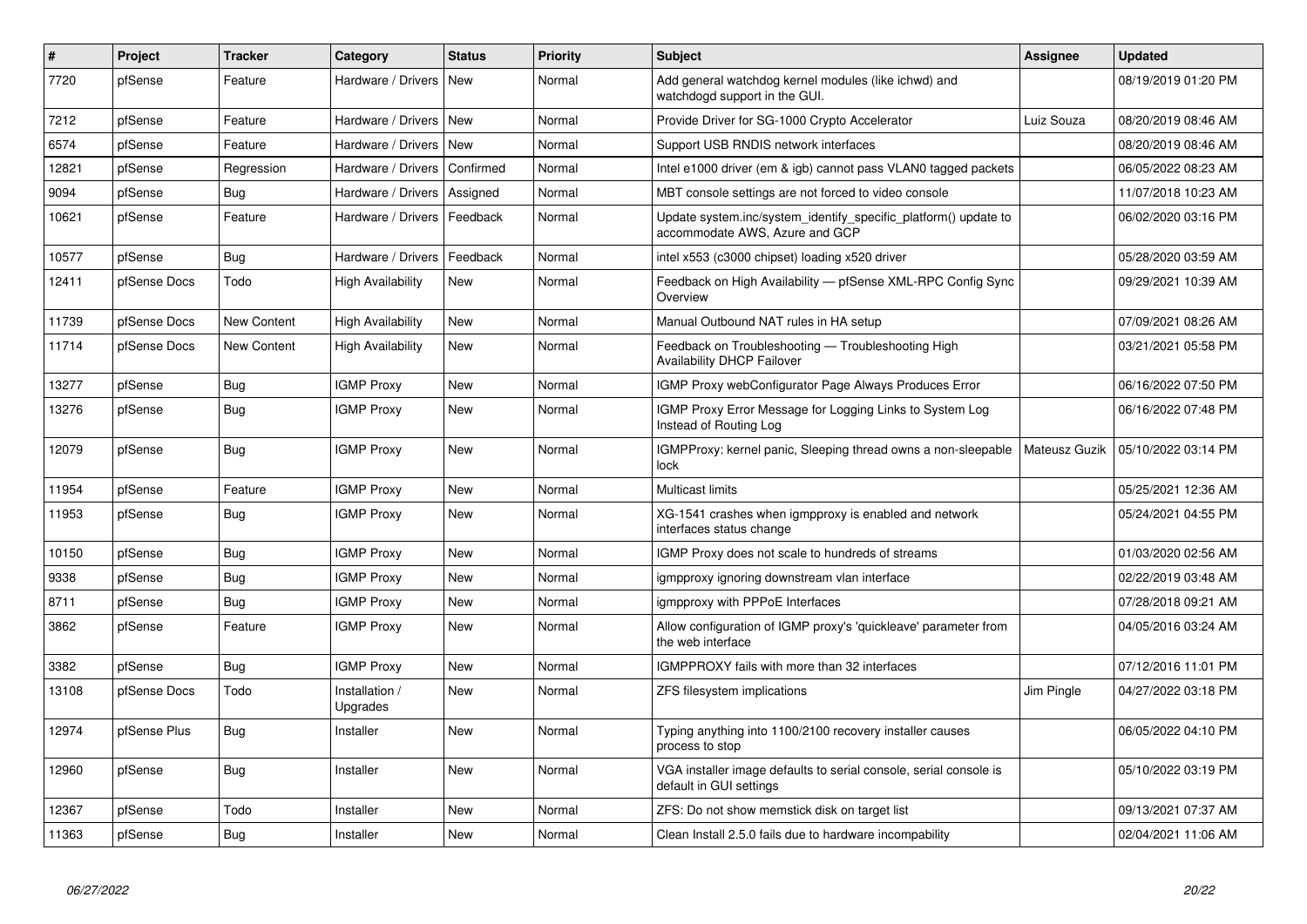| $\#$  | Project | <b>Tracker</b> | Category   | <b>Status</b> | Priority | Subject                                                                                                                                                                                         | <b>Assignee</b> | <b>Updated</b>      |
|-------|---------|----------------|------------|---------------|----------|-------------------------------------------------------------------------------------------------------------------------------------------------------------------------------------------------|-----------------|---------------------|
| 8401  | pfSense | <b>Bug</b>     | Installer  | New           | Normal   | Issues related to keys representing alphabetic characters<br>specific to Scandinavian languages and to some other keys.                                                                         |                 | 03/30/2018 11:06 AM |
| 7541  | pfSense | Feature        | Installer  | New           | Normal   | ZFS Install, add hot spare option                                                                                                                                                               |                 | 08/14/2019 09:32 AM |
| 6457  | pfSense | Feature        | Installer  | <b>New</b>    | Normal   | Allow ability to configure AWS EC2 AMI via userdata                                                                                                                                             |                 | 09/21/2020 02:54 PM |
| 13279 | pfSense | <b>Bug</b>     | Interfaces | <b>New</b>    | Normal   | DHCP config override affects Gateway installation.                                                                                                                                              |                 | 06/17/2022 07:25 AM |
| 13228 | pfSense | <b>Bug</b>     | Interfaces | New           | Normal   | Recovering interface gateway may not be added back into<br>gateway groups and rules when expected                                                                                               | Jim Pingle      | 05/28/2022 01:14 PM |
| 13225 | pfSense | Bug            | Interfaces | <b>New</b>    | Normal   | Bridges with QinQ interfaces not properly set up at boot                                                                                                                                        | Viktor Gurov    | 05/27/2022 08:19 AM |
| 12679 | pfSense | Feature        | Interfaces | New           | Normal   | Remind user to update DHCPv6 range when changing interface<br>IPv6 prefix                                                                                                                       |                 | 01/12/2022 07:36 AM |
| 12504 | pfSense | <b>Bug</b>     | Interfaces | New           | Normal   | BCM57412 NetXtreme-E 10Gb RDMA Ethernet controller issue                                                                                                                                        |                 | 11/05/2021 04:51 AM |
| 11872 | pfSense | Bug            | Interfaces | <b>New</b>    | Normal   | gif interfaces reporting incorrect traffic counters                                                                                                                                             |                 | 12/30/2021 04:00 AM |
| 11657 | pfSense | <b>Bug</b>     | Interfaces | <b>New</b>    | Normal   | netmap_ring_reinit error                                                                                                                                                                        |                 | 03/18/2021 10:32 PM |
| 11641 | pfSense | <b>Bug</b>     | Interfaces | New           | Normal   | On xn based interfaces without the VLANMTU flag the first VLAN<br>tag defined does not follow the parent interface MTU settings. All<br>subsequent VLAN tags follow the parent interface's MTU. |                 | 03/09/2021 06:42 PM |
| 11430 | pfSense | <b>Bug</b>     | Interfaces | New           | Normal   | PHP console spam after Assigning Interfaces                                                                                                                                                     |                 | 10/09/2021 10:37 AM |
| 11412 | pfSense | <b>Bug</b>     | Interfaces | <b>New</b>    | Normal   | LLDPD Package Doesn't Work with Switchports                                                                                                                                                     |                 | 02/12/2021 08:12 PM |
| 11335 | pfSense | Bug            | Interfaces | New           | Normal   | Spoofing the MAC on a LAGG interface does not work for some<br>NIC types.                                                                                                                       |                 | 01/29/2021 09:10 AM |
| 11243 | pfSense | Feature        | Interfaces | <b>New</b>    | Normal   | individual pfctl snort2c tables per interface only blocking IPs for<br>specific interface when a rule triggers in snort/suricata                                                                |                 | 01/14/2021 03:02 PM |
| 11139 | pfSense | Documentation  | Interfaces | <b>New</b>    | Normal   | <b>Bridges and VLANs</b>                                                                                                                                                                        |                 | 12/07/2020 12:32 PM |
| 11091 | pfSense | <b>Bug</b>     | Interfaces | <b>New</b>    | Normal   | Interfaces set as disabled in the configuration have an UP status<br>in the operating system at boot                                                                                            | Viktor Gurov    | 05/10/2022 03:12 PM |
| 11056 | pfSense | Feature        | Interfaces | <b>New</b>    | Normal   | Add option to disable flow-control on interfaces in GUI                                                                                                                                         |                 | 11/11/2020 04:41 PM |
| 10890 | pfSense | Feature        | Interfaces | <b>New</b>    | Normal   | Allow multiple assigned interfaces to track status of a single<br>switch port                                                                                                                   |                 | 09/14/2020 07:20 AM |
| 10223 | pfSense | Feature        | Interfaces | <b>New</b>    | Normal   | Add the ability to create additional loopback interfaces                                                                                                                                        |                 | 12/15/2020 04:35 PM |
| 9690  | pfSense | <b>Bug</b>     | Interfaces | New           | Normal   | Ethernet flow control should be disabled by default                                                                                                                                             |                 | 08/19/2019 06:45 PM |
| 9585  | pfSense | <b>Bug</b>     | Interfaces | New           | Normal   | 6RD: Unable to reach hosts on within same 6rd-domain                                                                                                                                            |                 | 08/14/2019 02:39 PM |
| 9464  | pfSense | Feature        | Interfaces | New           | Normal   | Marvell 6000 -- netgate hardware (e.g.: XG-7100, XG-3100)<br>internal switch LACP support                                                                                                       |                 | 04/08/2019 07:58 AM |
| 9241  | pfSense | Bug            | Interfaces | New           | Normal   | Ethernet link cycles up/down if "auto-negotiate" is explicitly<br>selected in interface configuration                                                                                           |                 | 12/31/2018 08:36 PM |
| 8815  | pfSense | <b>Bug</b>     | Interfaces | New           | Normal   | IP addresses are removed from interfaces when link is lost and<br>either IPv4 or IPv6 is dynamic                                                                                                | Luiz Souza      | 07/21/2021 07:49 AM |